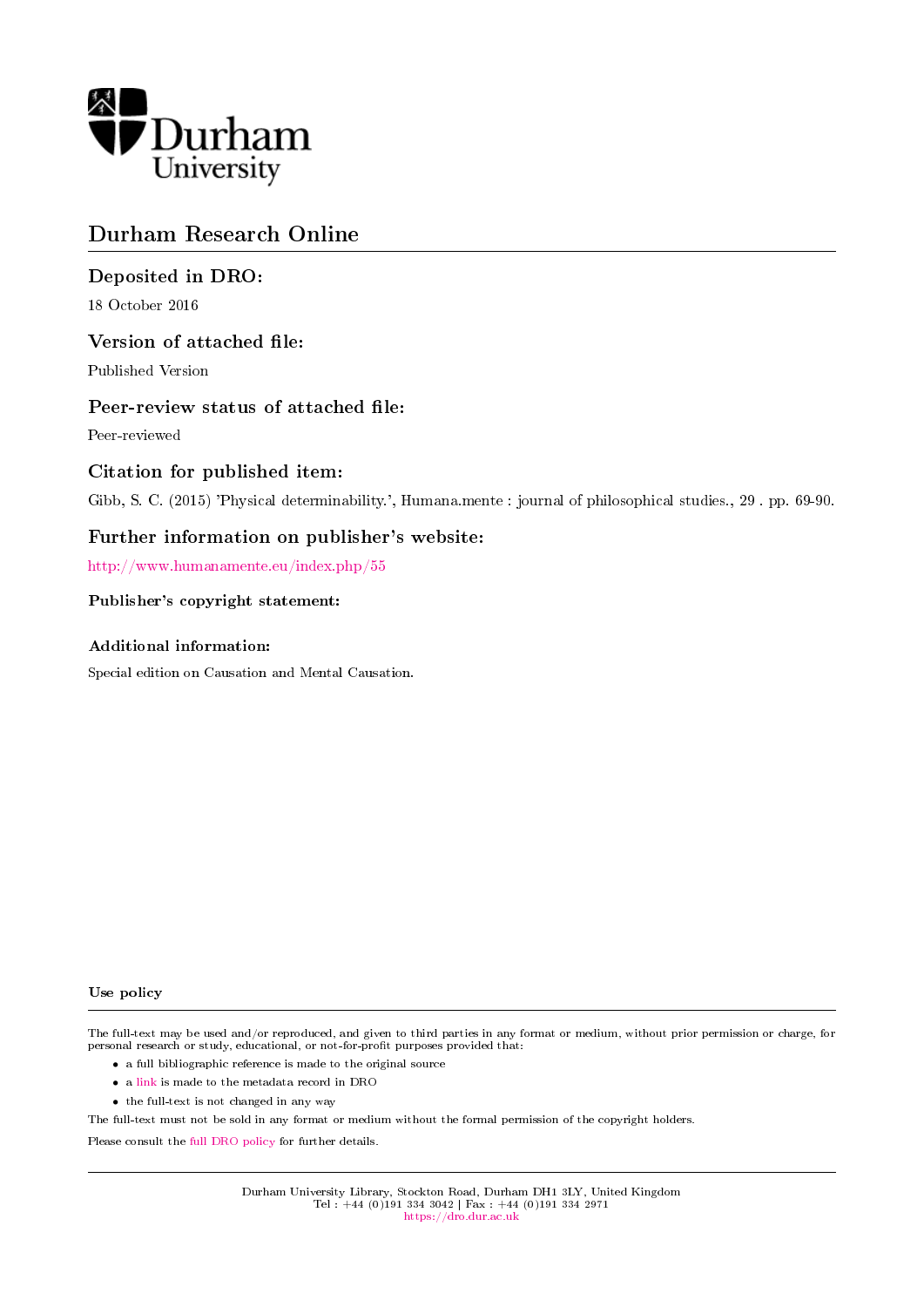# Physical Determinability

## Sophie C. Gibb† s.c.gibb@dur.ac.uk

#### **ABSTRACT**

I defend a dualist model of psychophysical causal relevance, according to which mental events are not causes in the physical domain, but are causally relevant in this domain because they enable — or, in other words, provide the appropriate structure for — physical events to be caused. More specifically, I defend the claim that mental events are 'double preventers' within the physical domain, where double preventers are a type of enabling event. The distinction that I make between causes and enabling events and the dualist model of psychophysical causal relevance that I defend has emerged from my acceptance of the powers theory of causation. In this paper, I explore how this dualist model of psychophysical causal relevance offers a response to Papineau's defence of the causal completeness principle via the conservation laws.

Keywords: the causal completeness principle, conservation laws, the powers theory of causation, double prevention

## 1. Introduction

In the contemporary mental causation debate, it is generally accepted that some version of physicalism — the doctrine that everything is physically constituted must be true in virtue of the causal completeness of the physical domain. Despite the importance of the causal completeness principle to physicalism, detailed defences of this principle are seldom provided. In 'The Rise of Physicalism', Papineau attempts to address this gap in the literature, providing what is, without doubt, one of the most thorough defences of the principle to date (Papineau, 2001). In this defence, Papineau rejects the claim that there is sui generis mental energy, arguing that if there is no sui generis mental energy then this, in combi-

† Durham University.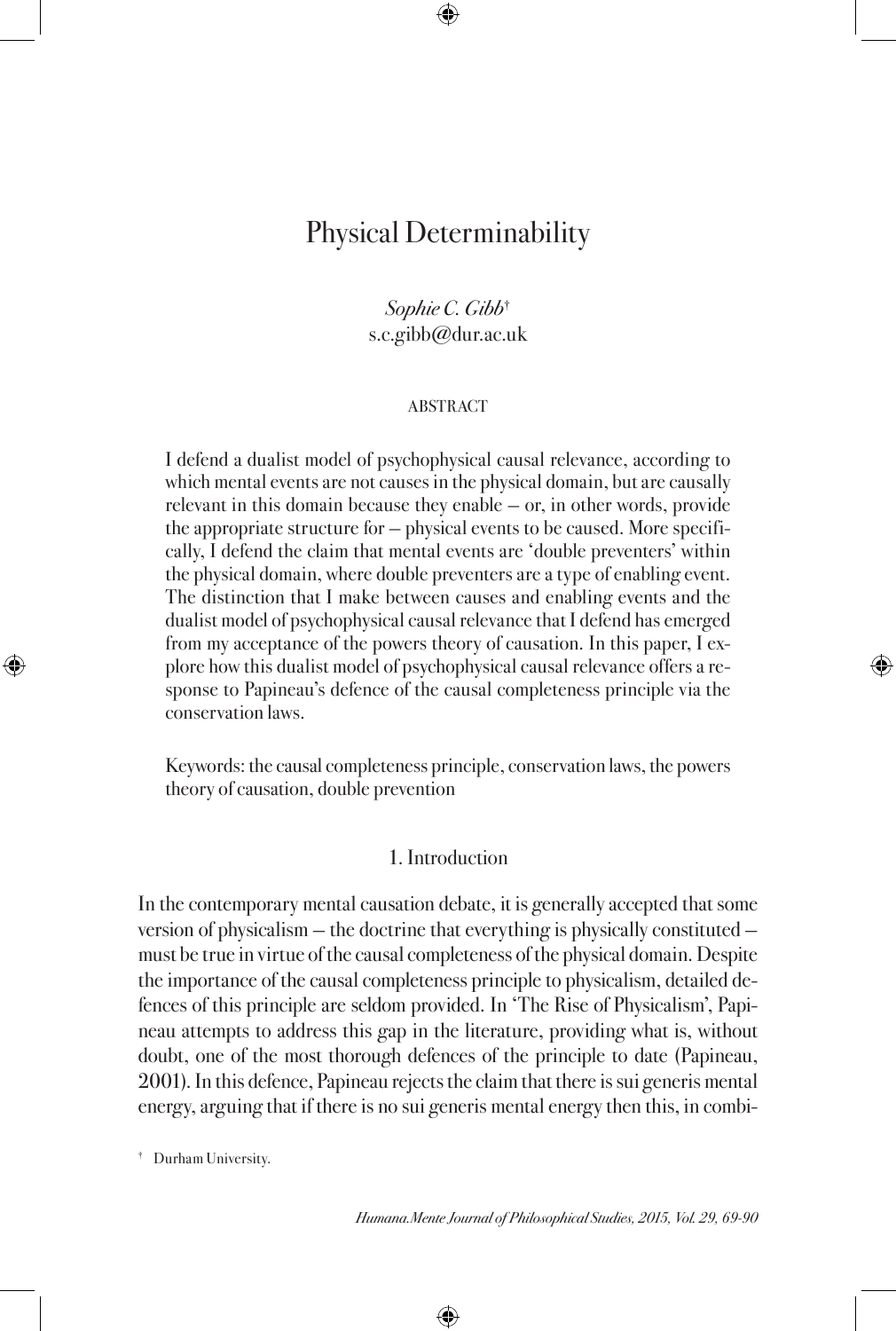nation with the laws of conservation of energy and momentum, establishes the causal completeness principle. In an earlier paper I argued that Papineau's argument is questionable because it smuggles in two causal assumptions, either one of which the interactive dualist is free to reject (Gibb, 2010). The first assumption is that the redistribution of energy and momentum cannot be brought about without supplying energy or momentum (*Redistribution*). The second is that the only way that something non-physical could contribute to determining an effect in a physical system is by 1) affecting the amount of energy or momentum in it, or 2) redistributing the energy or momentum in it (*Physical Determinability*). Since writing that paper, I have gone on to develop and defend a new dualist model of psychophysical causal relevance that is based within the framework of a powers theory of causation. According to this model, the causal role of mental events in the physical domain is to serve as 'double preventers'. (See, for example, Gibb, 2013.) The aim of this paper is to locate this dualist model of psychophysical causal relevance within my previous discussion of Papineau's argument. I argue that this dualist model entails the rejection of one of the hidden causal premises in Papineau's argument that I identified in Gibb, 2010 - namely, Physical Deter*minability*. By rejecting *Physical Determinability*, it thereby allows one to reject Papineau's argument for the causal completeness principle.

## 2. The Argument from Causal Overdetermination

Alongside most contemporary physicalists, Papineau holds that, given the causal completeness principle — which he formulates as the claim that 'All physical effects are fully determined by law by prior physical events' — a relatively straightforward argument can be presented for physicalism and against dualism (Papineau, 2001, p. 8). This three-premise argument, commonly referred to as the 'argument from causal overdetermination', can be set out as follows:

1. *Relevance:* Mental events are causally relevant in the physical domain.

2. Completeness: All physical effects are fully determined by law by prior physical events.

3. *Exclusion*: There is no systematic causal overdetermination.

Mental events (that are causally relevant in the physical domain) are identical with physical events.<sup>1</sup>

<sup>1</sup> For simplicity, with Papineau, I shall assume that the causal relata are property instantiations (Papineau,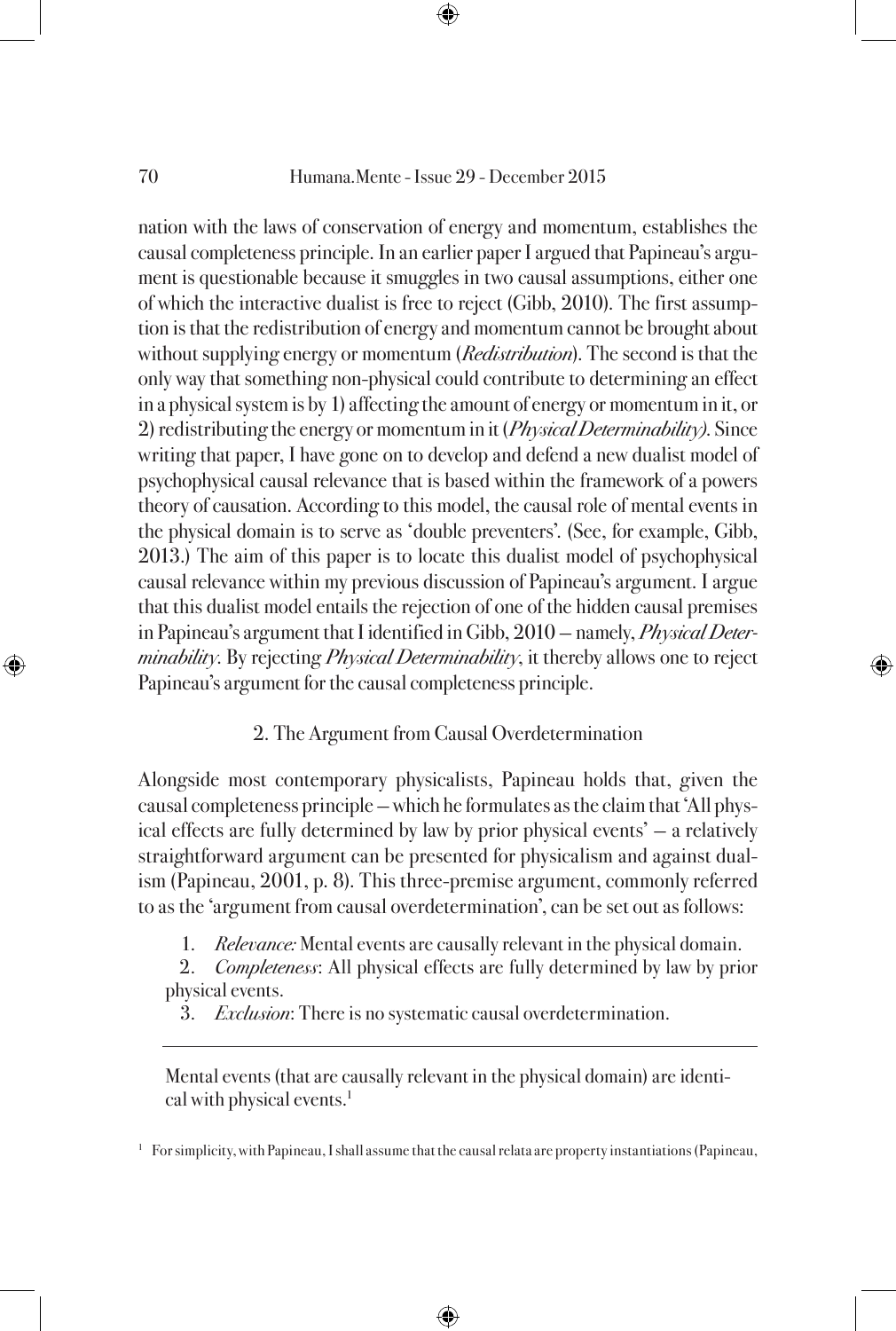To briefly explain this argument: In accordance with Relevance, say that M is a mental event and that it causes physical event E. Given *Completeness*, E must be fully determined by prior physical events. Call the (complex) physical event that fully determines E 'P'. Given *Exclusion*, as P fully determines E, then, for M to determine E as well, contrary to dualism, M must be identical with P or part of a cause that is identical with P.

Assuming that the argument from causal overdetermination is valid, the dualist must reject either Relevance, Completeness or Exclusion. Along with most of those in the mental causation debate, few dualists are willing to reject Relevance — that we are capable of performing intentional actions which result in the movement of our bodies is taken for granted in everyday life; to abandon this idea is to abandon our pretheoretical conception of human agency. Rejecting *Exclusion* is also an unattractive option for the dualist. Depending on one's account of the causal relation, one may well allow that there are isolated cases of causal overdetermination. Hence, for example, if two shots are independently fired and both bullets reach the victim at the same time, given that each bullet striking was on its own enough to determine the death of the victim, then the victim's death was causally overdetermined. But what seems implausible is that events are *systematically* - that is, as a general rule — causally overdetermined. And, it is precisely this kind of *systematic* causal overdetermination that the combination of Relevance and Completeness gives rise to, unless physicalism is correct. Consequently, given that the argument from causal overdetermination is valid, the plausibility of dualism hinges upon whether or not *Completeness* is false.

## 3. Papineau's Argument for Completeness

The conclusion of Papineau's 'The Rise of Physicalism' is that *Completeness* «by any normal inductive standards, has been fully established by over a century of empirical research» (Papineau, 2001, p. 33). What is Papineau's argument for Completeness?

A popular assumption in the mental causation debate is that Completeness is a fact of current science, that there is some evidential connection between

<sup>2001,</sup> p. 10). Hence, following Kim, I shall assume that events are the causal relata, where an event is the instantiation of a property by a substance at a time. Given this Kimean account of the causal relata, the identity of mental causes with physical causes requires the identity of mental properties with physical properties. Therefore, the conclusion of the argument from causal overdetermination directly rules out both substance dualism and property dualism.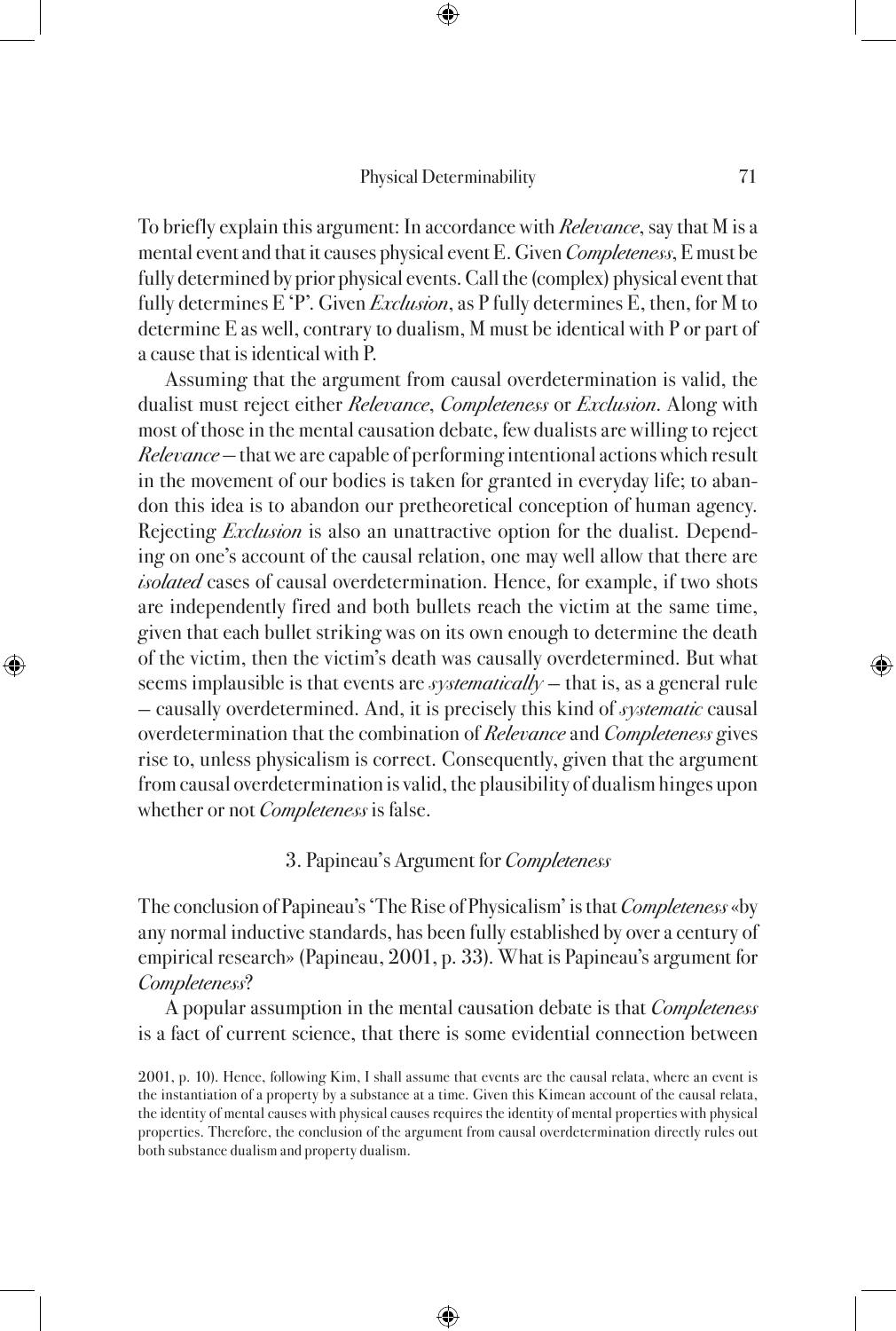current science and 'finished' science and, hence, that finished science will also support *Completeness*. But this raises the question of how exactly current science is supposed to provide support for *Completeness*, and it is this question that Papineau's paper is devoted to answering.

Papineau explains that his original thought was that *Completeness* would follow from the laws of conservation of energy and momentum, which are a cornerstone of current physics. According to these laws:

Conservation: Every physical system is conservative or is part of a larger system that is conservative (where a system is conservative if its total amount of energy and linear momentum can be redistributed, but not altered in amount, by changes that happen within it).<sup>2</sup>

As Papineau comments, «[i]f the laws of mechanics tell us that important physical quantities are conserved regardless of what happens, then doesn't it follow that the later states of physical systems are always fully determined by their earlier physical states?» (Papineau, 2001, p. 14).

But matters are not quite so straightforward. According to Papineau, the crucial problem with this defence of Completeness is that the conservation laws are consistent with the existence of sui generis mental energy, for the conservation laws do not tell us what kinds of energy there are, only that any kind of energy that does exist must operate conservatively. If sui generis mental energy does exist, then provided that it operates conservatively, *Conservation* does nothing to rule out the possibility that the occurrence of some physical effects require the transfer of such mental energy. *Conservation* is therefore consistent with the claim that not every physical effect is fully determined by prior physical events. Hence, Conservation does not entail Completeness.

As a consequence of this reasoning, in 'The Rise of Physicalism' Papineau's central aim is to provide a rejection of the claim that sui generis mental energy does exist. Papineau provides two detailed arguments — the «argument from fundamental forces» (Papineau, 2001, pp. 28–30) and the 'argument from physiology' (Papineau, 2001, pp. 30–32) — to demonstrate that, in light of recent evidence from theoretical physics and physiological research, we can conclude that there is probably no sui generis mental energy. The argument from fundamental forces claims that, given the arguments behind the conservation

<sup>2</sup> See the *Oxford Dictionary of Physics* (Daintith, 2005) for a formulation of the conservation laws along these lines.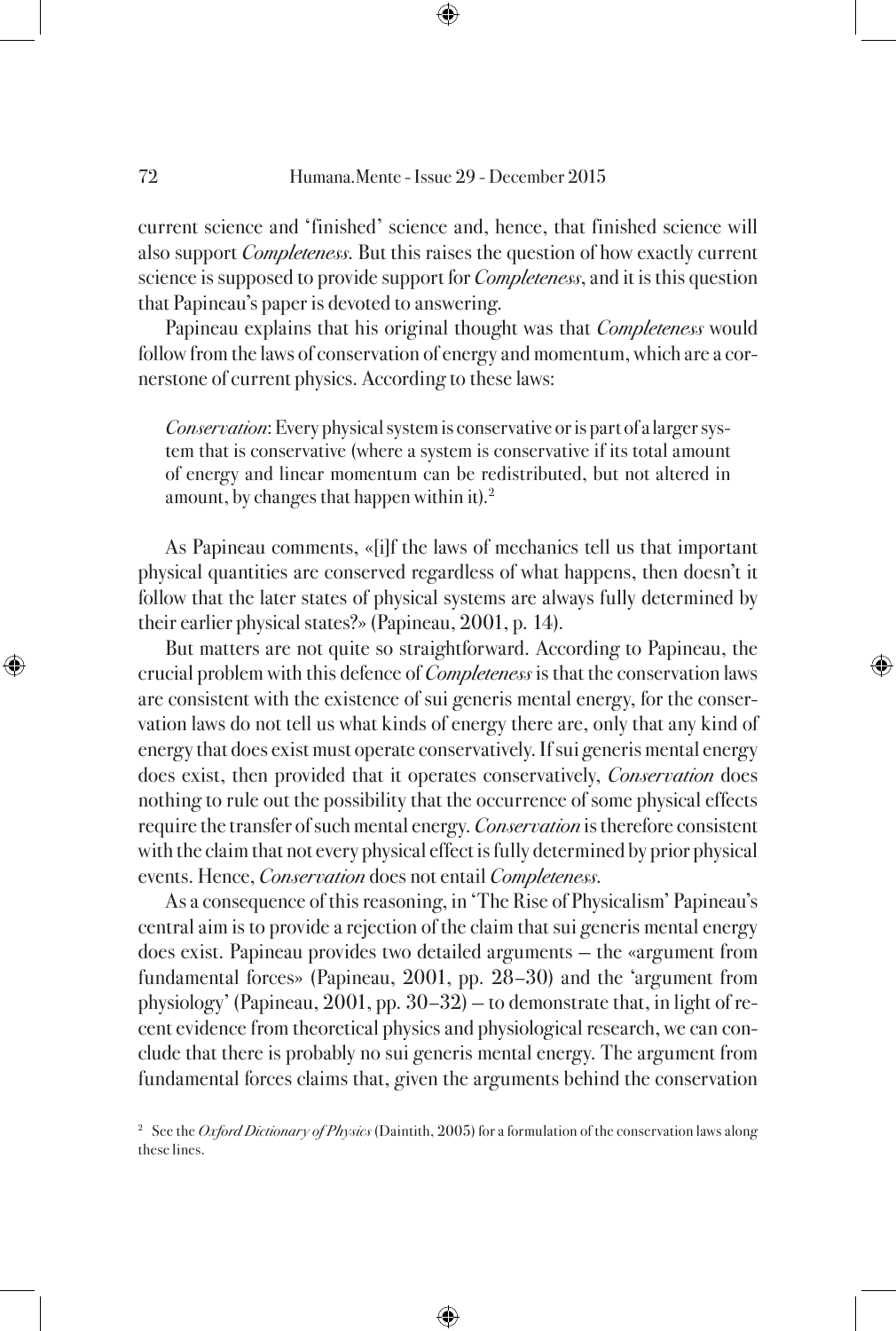of energy, we can inductively reason that «all apparently special forces characteristically reduce to a small stock of basic physical forces which conserve energy» (Papineau, 2001, p. 28). If all special forces reduce to basic physical forces, there are no sui generis mental forces. The Argument from Physiology leads to the rejection of the existence of sui generis mental forces because if «there were such forces, they could be expected to display some manifestation of their presence» (Papineau, 2001, p. 31). However, detailed physiological investigation reveals no such thing.<sup>3</sup> By demonstrating that there probably is no sui generis mental energy, Papineau considers that he has demonstrated that Completeness is probably true.

4. The Problem with Papineau's Argument

In this discussion my concern is not with the issue of whether or not Papineau's attempt to establish that there is no non-physical energy is successful. It is instead with the structure of the argument for *Completeness* that Papineau is offering. What prompted Papineau's discussion of whether or not there is sui generis mental energy was the idea that if there isn't any such energy, then the conservation laws entail Completeness. Having established that there probably is no sui generis mental energy, Papineau concludes that *Completeness* is probably true. Hence, the argument that Papineau is offering for *Completeness* is as follows:

1. Every physical system is conservative or is part of a larger system that is conservative (Conservation).

2. There is no non-physical energy  $(Energy)$ .

All physical effects are fully determined by law by prior physical events (Completeness).4

<sup>3</sup> Although Papineau's discussion is framed in terms of forces rather than in terms of energy, Papineau's argument can be interpreted as an argument against the existence of sui generis mental energy. This is not to misrepresent Papineau's position. In classical contexts, force-based formulations of mechanics and energy-based formulations are arguably interderivable: the terms (and principles) of either theory can arguably be derived from those of the other. Hence, energy (both kinetic and potential) is initially defined in terms of the work done by a force acting on a body, so potential and kinetic energy can be derived from force, and equally, force can be derived from potential energy. Given that sui generis mental energy can be defined in terms of the work done by a sui generis mental force, evidence against mental forces can also be taken to be evidence against mental energy. (See Goldstein, Poole, & Safko, 2002, §1.1.)

<sup>4</sup> For further defence of the claim that this is the argument for *Completeness* that Papineau (2001) is wishing to present, see Gibb (2010).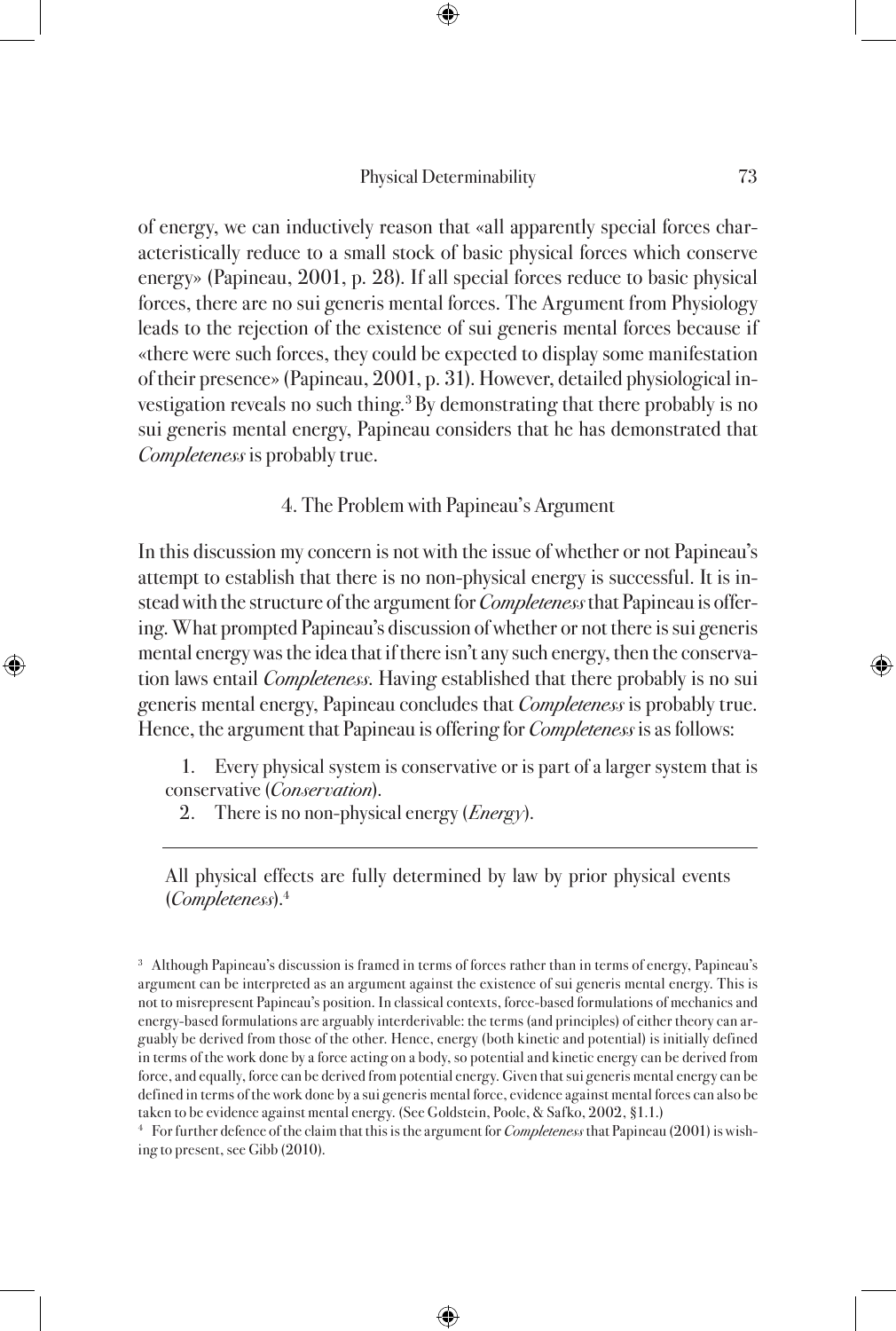Setting aside the question of whether Papineau's defence of *Energy* is successful, is this argument valid in the first place? Does the combination of *Conserva*tion and *Energy* entail *Completeness*?

In Gibb, 2010, I argue that it is not valid. In particular, I argue that to move from the combination of *Conservation* and *Energy* to *Completeness*, one must make two causal assumptions without which neither *Conservation* nor *Energy* nor their combination could be used to defend *Completeness*. Here, I provide a summary of my argument.

Conservation is inconsistent with an event determining an effect in a physical system by altering the amount of energy or momentum in it, unless that event is from within a larger conservative system of which the physical system is a part. Given *Energy*, a physical system is not part of a larger conservative system that includes non-physical energy. The combination of *Conservation* and Energy therefore entails that non-physical events cannot determine an effect in a physical system by altering the amount of energy or momentum in it — that is, by adding or taking away energy or momentum. This is because, given  $Energy$ , the energy-momentum gain (loss) would not be compensated by an energymomentum loss (gain), and, hence, would violate Conservation.

Although the combination of *Conservation* and *Energy* rules out the possibility of non-physical events determining an effect in a physical system by altering the amount of energy or momentum in it, this combination does not rule out the possibility of non-physical events determining an effect in a physical system by redistributing the energy and momentum in it — unless the non-physical can only redistribute the energy and momentum in a physical system by supplying energy or momentum to it. The mere combination of *Conservation* and *Energy* is therefore consistent with the claim that the determination of some physical effects requires the redistribution of energy or momentum by non-physical events. To rule this out, Papineau's argument for *Completeness* requires the following causal premise:

Redistribution: Redistribution of energy and momentum cannot be brought about without supplying energy or momentum.

But the combination of *Conservation, Energy* and *Redistribution* still does not entail Completeness. A second causal premise is required which limits the ways in which an event could determine an effect in a physical system. The combination of *Conservation, Energy* and *Redistribution* entails that non-physical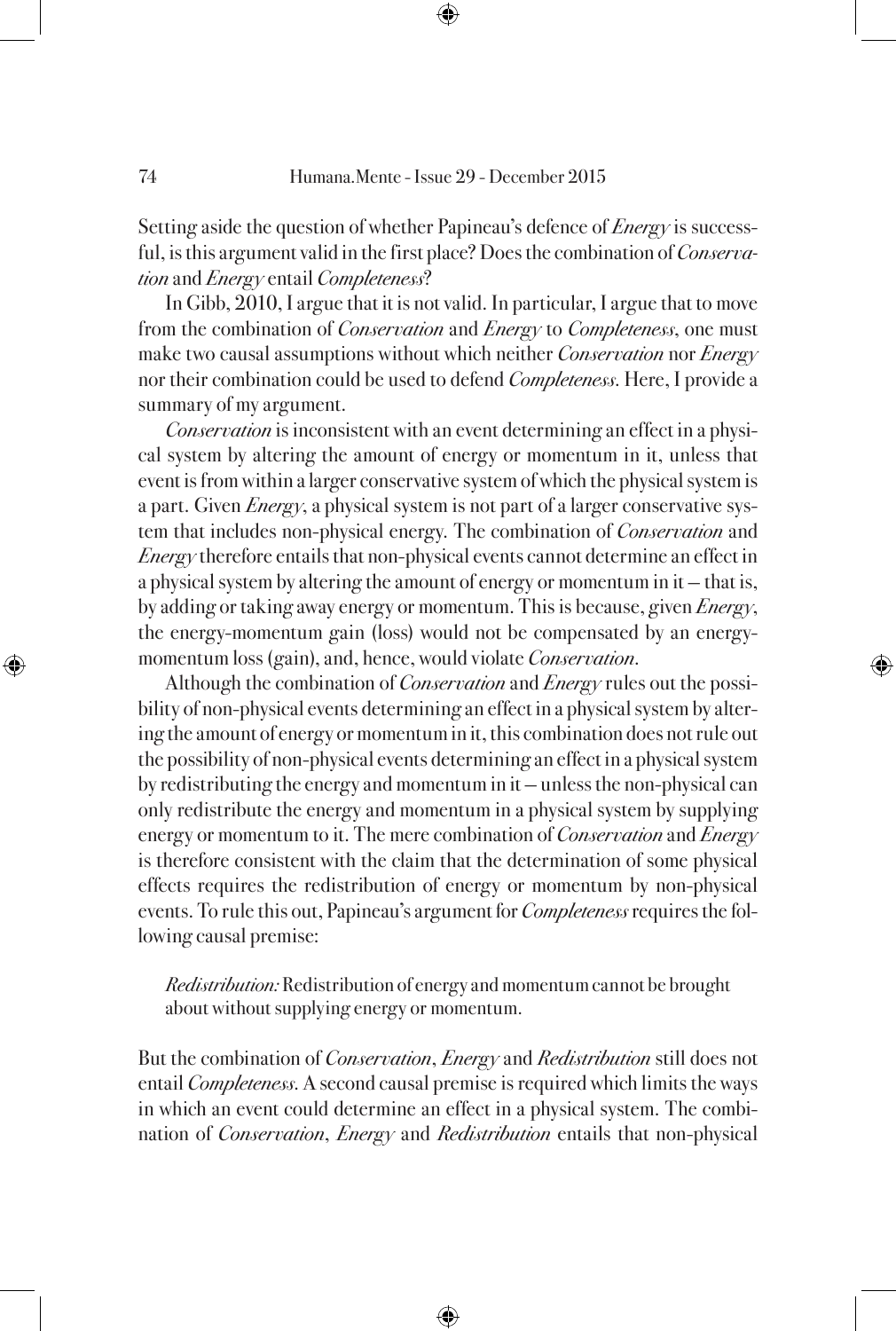events cannot contribute to determining an effect in a physical system by altering the amount of energy or momentum in it or by redistributing the energy or momentum in it. But the question that this now raises is whether there is some alternative way that a non-physical event might contribute to determining an effect in a physical system. Couldn't it be the case that for some physical effects to be fully determined, non-physical events must play a role, where this role does not involve them altering the amount of energy or momentum in a physical system or redistributing it? If this were the case, then *Completeness* would be false. Papineau's argument for *Completeness* therefore requires the following additional causal premise:

Physical Determinability: The only way that something non-physical could contribute to determining an effect in a physical system is by 1) affecting the amount of energy or momentum in it, or 2) redistributing the energy or momentum in it.

Bringing these premises together, we have the following argument for *Com*pleteness:

1. Every physical system is conservative or is part of a larger system that is conservative (Conservation).

2. There is no non-physical energy  $(Energy)$ .

3. Redistribution of energy and momentum cannot be brought about without supplying energy or momentum (Redistribution).

4. The only way that something non-physical could contribute to determining an effect in a physical system is by 1) affecting the amount of energy or momentum in it, or 2) redistributing the energy or momentum in it  $(Physical)$ Determinability).

All physical effects are fully determined by law by prior physical events. (Completeness).5

Papineau's assumption that one can move easily from the combination of *Con*servation and *Energy* to *Completeness* and, hence, to physicalism is clearly incorrect. There is space for the dualist to provide a model of psychophysical

<sup>&</sup>lt;sup>5</sup> Note, I only wish to draw attention to two of the additional premises that Papineau's argument requires. Whether there are other premises that are required to make Papineau's argument valid is a further question that I do not need to engage with for the purpose of this paper.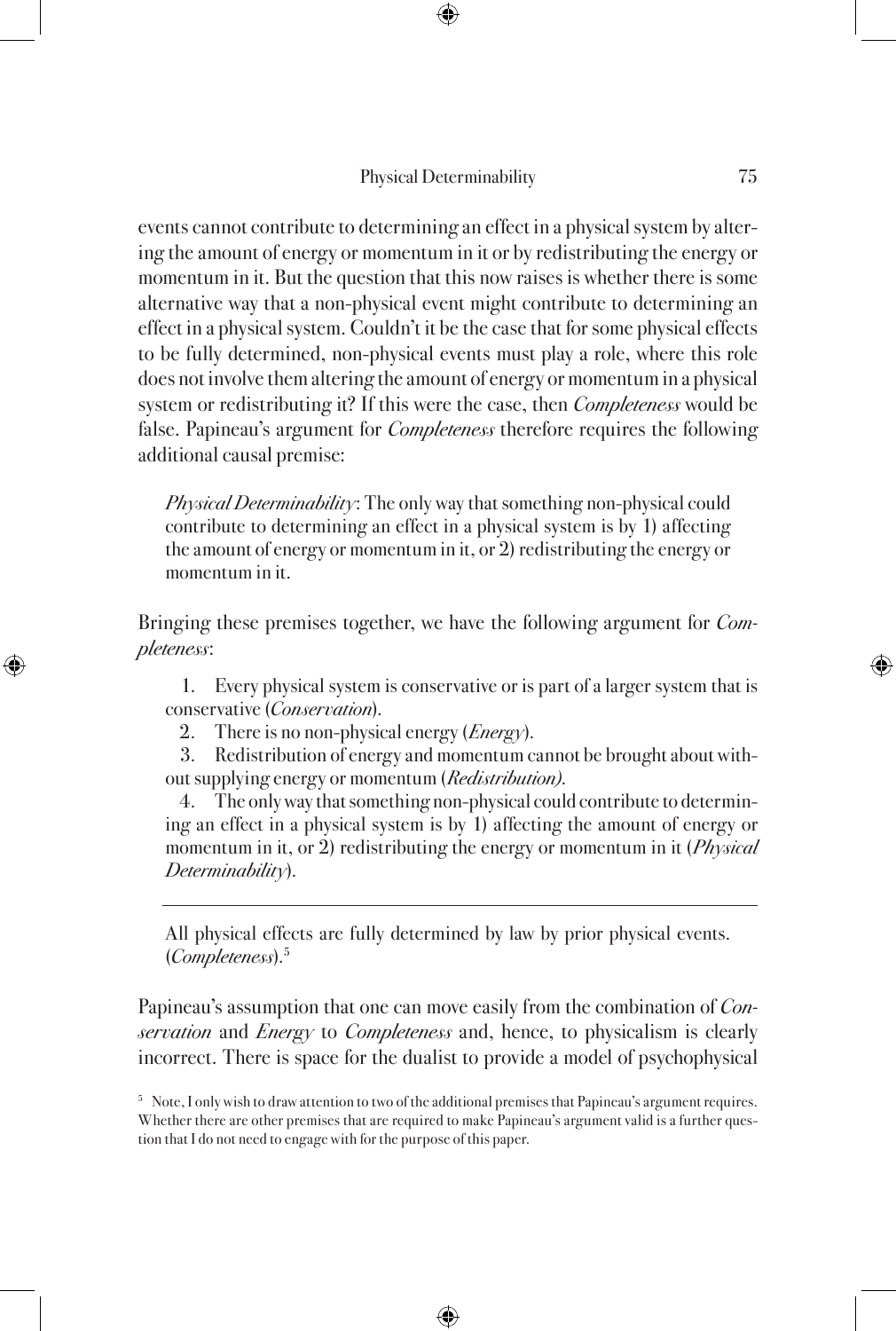causal relevance that involves the rejection of either Redistribution or Physical Determinability.

Are there any such dualist models of psychophysical causal relevance? C.D. Broad's model of psychophysical causal relevance appears to hinge upon the denial of *Redistribution*, for Broad's suggestion is that mental events prompt transfers of energy between physical events without themselves transferring energy (Broad, 1925, p. 109). But far more perplexing is the issue of whether any plausible dualist model of psychophysical causal relevance that denies *Physical Determinability* exists. A common assumption in the contemporary mental causation debate, and a relic of the mechanistic model of psychophysical causal relevance offered by Descartes, is that for mental events to play a role in determining physical effects they must bring about changes in the motion of matter.<sup>6</sup> If this assumption is correct, then Physical Determinability must be true, as all such changes will be explicable in terms of energy and momentum redistribution. Hence, the very idea of a dualist model of psychophysical causal relevance that denies *Physical Deter* $minability$  will strike many as strange.

In Gibb, 2010, I observed that E. J. Lowe's model of psychophysical causal relevance offers one potential way for the dualist to deny *Physical Determin* $ability$  (Lowe, 1993, 1999, 2000, 2008). Lowe claims that if we were to trace the causal chains of neural events that give rise to a bodily movement backwards, we would discover that these causal chains display a highly complex, fractal, tree-like structure. From a purely physical perspective, the fact that these causal chains of neural events converge on a particular event, the bodily movement, looks like a remarkable coincidence. The role of mental events in the physical domain, according to Lowe, is to render the fact that a causal tree of neural events converges on a particular bodily movement non-coincidental. That is, a mental event is responsible for the fact that a set of mutually independent neural events together give rise to a particular bodily movement. Why, according to Lowe, does this amount to a denial of *Physical Determinability*? Well, crucially Lowe holds that mental events do not play this convergence role by acting on any individual neural event or set of neural events, and it is for this reason that he considers his model of psychophysical causal relevance to be a denial of *Physical Determinability*. Indeed, Lowe holds that a mental event

<sup>6</sup> This certainly appears to be Papineau's 2001 assumption, for he only considers the possibility that the mental might determine the physical by "moving matter".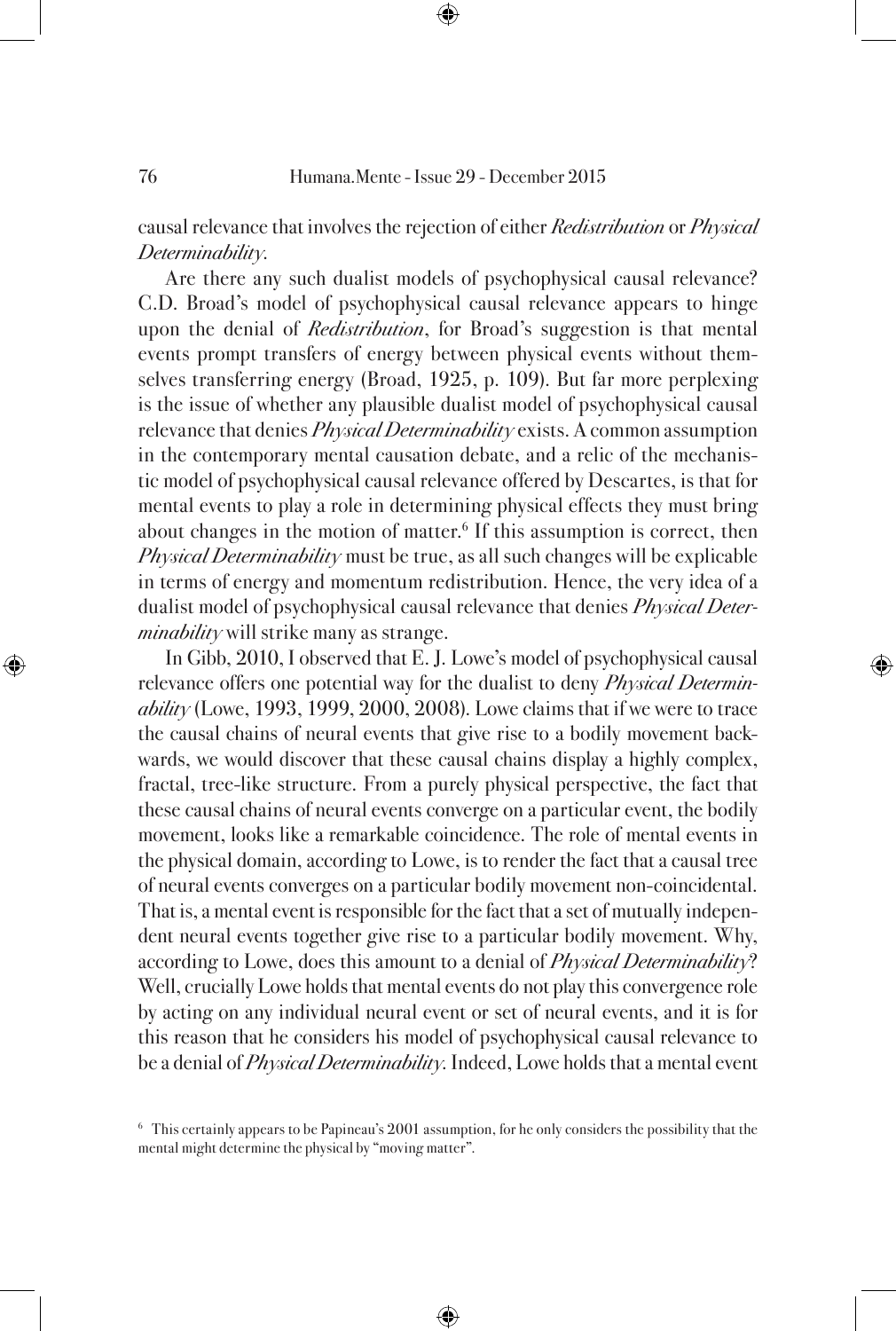cannot play this convergence role by transferring energy or momentum to any neural event or set of neural events in the causal tree, for, according to him, there will be no single neural event or set of neural events in the causal tree that the mental event can plausibly be said to transfer energy or momentum to (Lowe, 1999, p. 66).<sup>7</sup>

At the time of writing that paper I was tempted to conclude that Lowe's dualist model of psychophysical causal relevance presented the only way for the dualist to deny *Physical Determinability*. However, since then I have developed my own dualist model of psychophysical causal relevance — the double prevention model. As I shall argue in this paper, it also leads to the rejection of Physi $cal$  Determinability – indeed, the fact that it is a denial of Physical Determin*ability* is perhaps more obvious than the fact that Lowe's model is. It is to this dualist model of psychophysical causal relevance that I now turn.

## 5. The Double Prevention Model

The dualist model of psychophysical causal relevance that I propose has emerged from my acceptance of a powers theory of causation. To explain this model, I therefore need to begin by briefly explaining the key elements of this theory of causation. According to the powers theory of causation, powers or dispositions (I use these terms interchangeably) provide the basis for an account of the causal relation. Two claims are central to this account of causation:

First, intrinsic properties bestow *irreducible* powers on their bearers – to maintain a powers theory of causation, one must be a realist about powers.<sup>8</sup> Given this stance on powers, the power to break is built into some property of a porcelain vase, and it is because it has this property that the vase is disposed to break when dropped. Note, dispositions are to be held apart from their manifestations. (Although the manifestation of a disposition will itself be a disposition). For a disposition to be real it need not be manifesting any manifestation. Indeed, it need never manifest any manifestation. Thus a porcelain vase that never exists in circumstances that would allow it to manifest its fragility, is still fragile despite never manifesting its fragility.

<sup>7</sup> For a far more detailed discussion of the claim that Lowe's model of psychophysical causal relevance is a denial of Physical Determinability, see Gibb (2010, pp. 371-374).

<sup>&</sup>lt;sup>8</sup> To be a realist about powers one need not maintain that properties are exhausted by their dispositionality (for such an account, see Shoemaker, 1980). It is also consistent with accounts that understand every property to be both dispositional *and* qualitative. (For this account, see Martin, 2008 and Heil, 2003.) In this paper, I take a neutral stance on these different forms of realism about powers.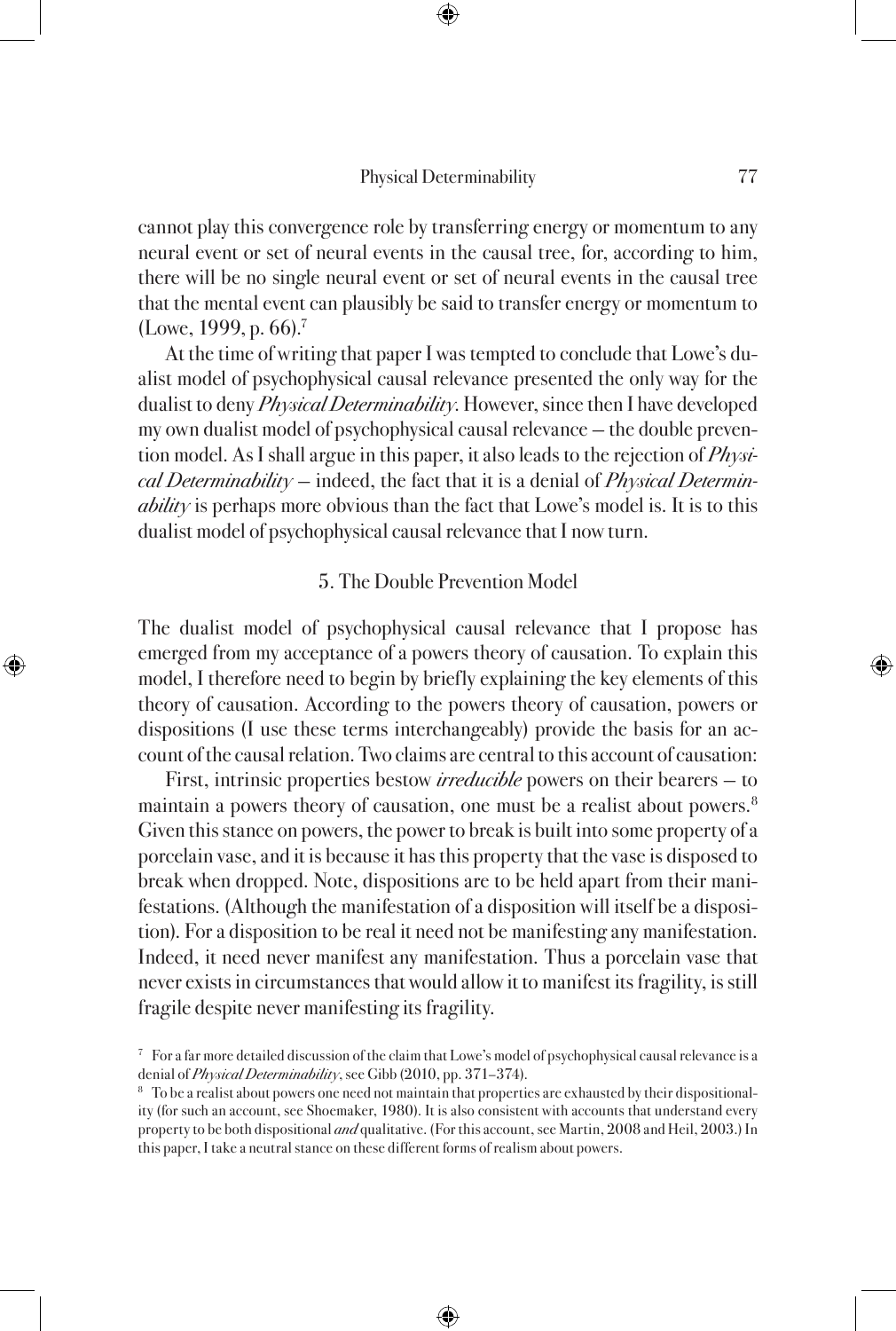Secondly, causation just is the manifestation of these powers. This claim can be developed in various ways, giving rise to different variations of the powers theory of causation. I shall adopt C.B. Martin's account, according to which causation is the mutual manifestation of reciprocal disposition partners (Martin, 2008). Usually, a particular manifestation of a disposition depends on the presence of other dispositions. Hence, the breaking of a vase when it is dropped depends not only on the vase being fragile, but also on the surface on which it lands being hard. Therefore, when a vase is dropped on a surface and breaks this is not only a manifestation of its fragility, but also of the surface's hardness. Martin describes the vase's fragility and the surface's hardness as «reciprocal disposition partners' and the breaking of the vase as their *mutual* manifestation». Hence, causation is, according to Martin, the mutual manifestation of reciprocal disposition partners.

One of the things that is interesting about the powers theory of causation is its analysis of cases of double prevention. Double prevention occurs when an event that would prevent another event from having a certain effect is itself prevented from doing so. To give an example of double prevention, imagine that a barrier is placed in front of a porcelain vase, but that the barrier is wired up to a device which will cause the barrier to explode if a button on the device is pressed. Normally, if a rock is thrown at the vase, the barrier would prevent the rock from coming into contact with and, hence, breaking the vase. But, if the device's button is pressed, this destroys the barrier, hence allowing the rock to hit the vase. This is a case of double prevention. The barrier would have prevented the rock from breaking the vase, but is prevented from doing so by the pressing of the button. Consequently, the vase breaks.

Given the powers theory of causation, one can offer the following account of double prevention. In most cases, the manifestation of a disposition depends not only on certain dispositions being present but also on others being absent. For example, the vase's manifesting its fragility when a rock is thrown at it depends on the absence of the solidity of the barrier. This is because one disposition may be disposed to prevent the manifestation of another — the solidity of the barrier is disposed to prevent the mutual manifestation that is the vase's fragility and the rock's momentum and hardness. According to the powers theory of causation, in the case of *double* prevention, a disposition that is disposed to prevent the manifestation of another disposition, is itself prevented from doing so by the presence of a third disposition. Hence, taking the example of double prevention that I have given, the solidity of the barrier is disposed to prevent the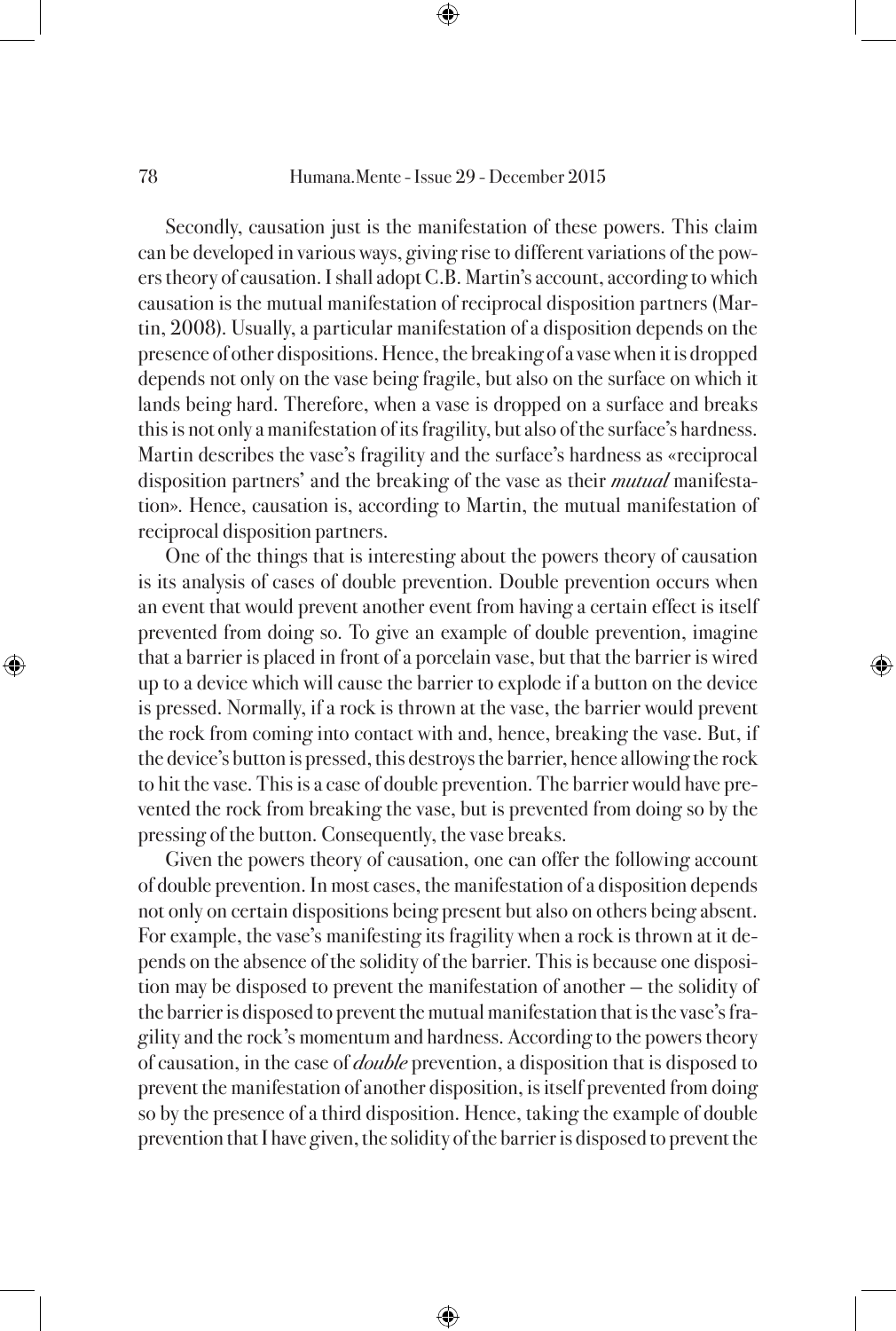rock from breaking the vase, but is itself prevented from doing so by the pressing of the device's button.

What is interesting is that, given the powers theory of causation, a double preventer event cannot be counted as a cause of the event that it has prevented from being prevented. An absence is not a cause according to the powers theory of causation — an absence cannot bear powers and hence cannot be disposed to act in any way. But, unless absences are causes, there cannot be a chain of unbroken causation from the double preventer event to the event that it has prevented from being prevented. Hence, taking our example of double prevention, the pressing of the button causes the destruction of the barrier. But, given the powers theory of causation, the barrier's destruction (that is, the barrier's *absence*) cannot, in turn, be a cause of the vase's breaking. Hence, given the powers theory of causation, there cannot be a chain of unbroken causation from the pressing of the device's button (the double preventer event) to the breaking of the vase (the event that is prevented from being prevented).9

This fact about the powers theory of causation has led me to introduce a distinction between events that are causes and events that are enablers. Enabling events are not causes, although they enable — or, in other words, permit — events to be caused. Given the powers theory of causation, double preventer events are enabling events. They do not cause the event that they prevent from being prevented. Instead, they enable the event to be caused. They enable the event to be caused by preventing an event from preventing it from being caused.

Despite not being a cause of the event that it prevents from being prevented, a double preventer event is causally relevant to the event that it prevents from being prevented, and not just in a merely explanatory sense. In those causal situations involving enabling events, for the effect to be determined, as well as the cause, a further event must occur whose role is to enable the causal relation to occur. Indeed, I hold that in cases of double prevention the role of an enabling event is no less important than the role of a cause.<sup>10</sup>

According to my dualist model of psychophysical causal relevance, which is premised upon the acceptance of the powers theory of causation, mental events are enabling events. They are causally relevant in the physical domain, not because they cause physical events, but because they enable physical events to be

<sup>9</sup> For further defence of the claim that, given the powers theory of causation, a double preventer event cannot be counted as a cause of the event that it has prevented from being prevented, see, for example, Mumford and Anjum (2009).

<sup>&</sup>lt;sup>10</sup> For defence of this claim, see, for example, Gibb (forthcoming b).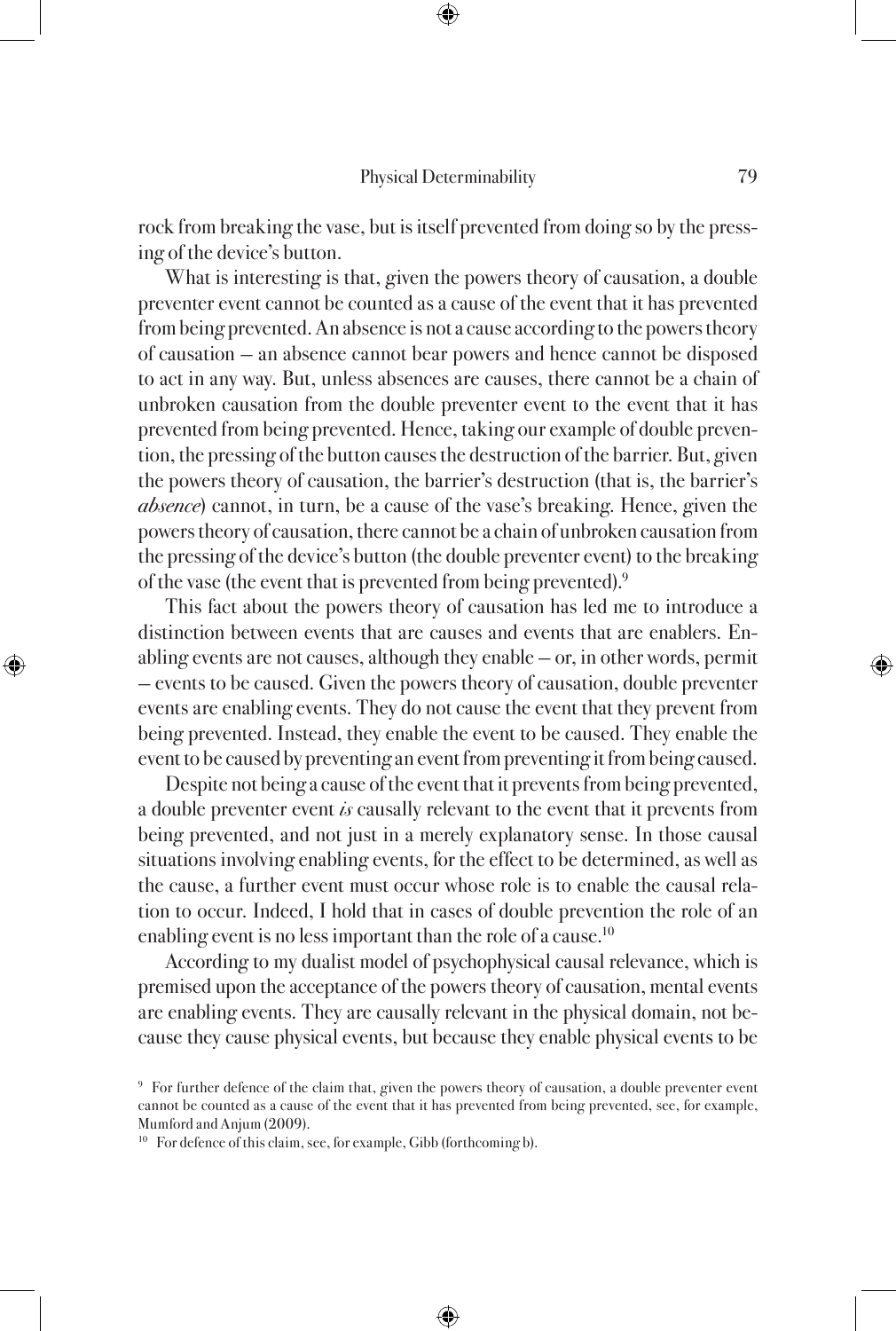caused. More specifically, my claim is that mental events are double preventers in the physical domain. A mental event enables a certain bodily movement to take place by enabling a neurological event to cause the bodily movement. It enables this causal relation to take place by preventing a mental event from preventing it.

To understand this model of psychophysical causal relevance more clearly, let me give a specific example. Assume that dualism is true and, hence, that mental events are not identical with physical events. Call the event that is neuron 1 firing in Kate's brain 'n1', the event that is neuron 2 firing in her brain 'n2' and the event that is Kate's arm's raising 'b1'. Let us say that the firing of neuron 1 is disposed to make neuron 2 fire, which is disposed to make the muscle fibres contract in Kate's arm and her arm raise. For simplicity, let us suppose that no other dispositions are required for any of these manifestations. Hence, n1 causes n2 and n2 causes b1.

Now, let us say that n2's causing b1 would be prevented by Kate's desire to keep her body still. (Call this mental event 'm2'). But Kate has a conflicting desire. Although she has the desire to keep still, she also has the stronger conflicting desire to raise her arm  $-$  call this mental event 'm1'  $-$  so she can flick a piece of hair from her eye. Having this stronger desire to raise her arm prevents the manifestation of her desire to keep her body still. That is, m1 prevents m2 from preventing n2 from causing b1. Consequently, she raises her arm. This can be presented diagrammatically as follows:



Figure 1

In Figure 1, a solid line ending in an arrow depicts a causal relation; a solid line ending in a dot depicts an inhibitory connection; a broken line ending in an arrow depicts a causal connection that failed to occur; a broken line ending in a dot depicts an inhibitory connection that failed to occur and a circle around a letter signifies the non-existence of the relevant event.

M1 is not a cause in the physical domain, but rather an enabling event. M1 enables the physical event b1 to take place by enabling n2 to cause b1. It en-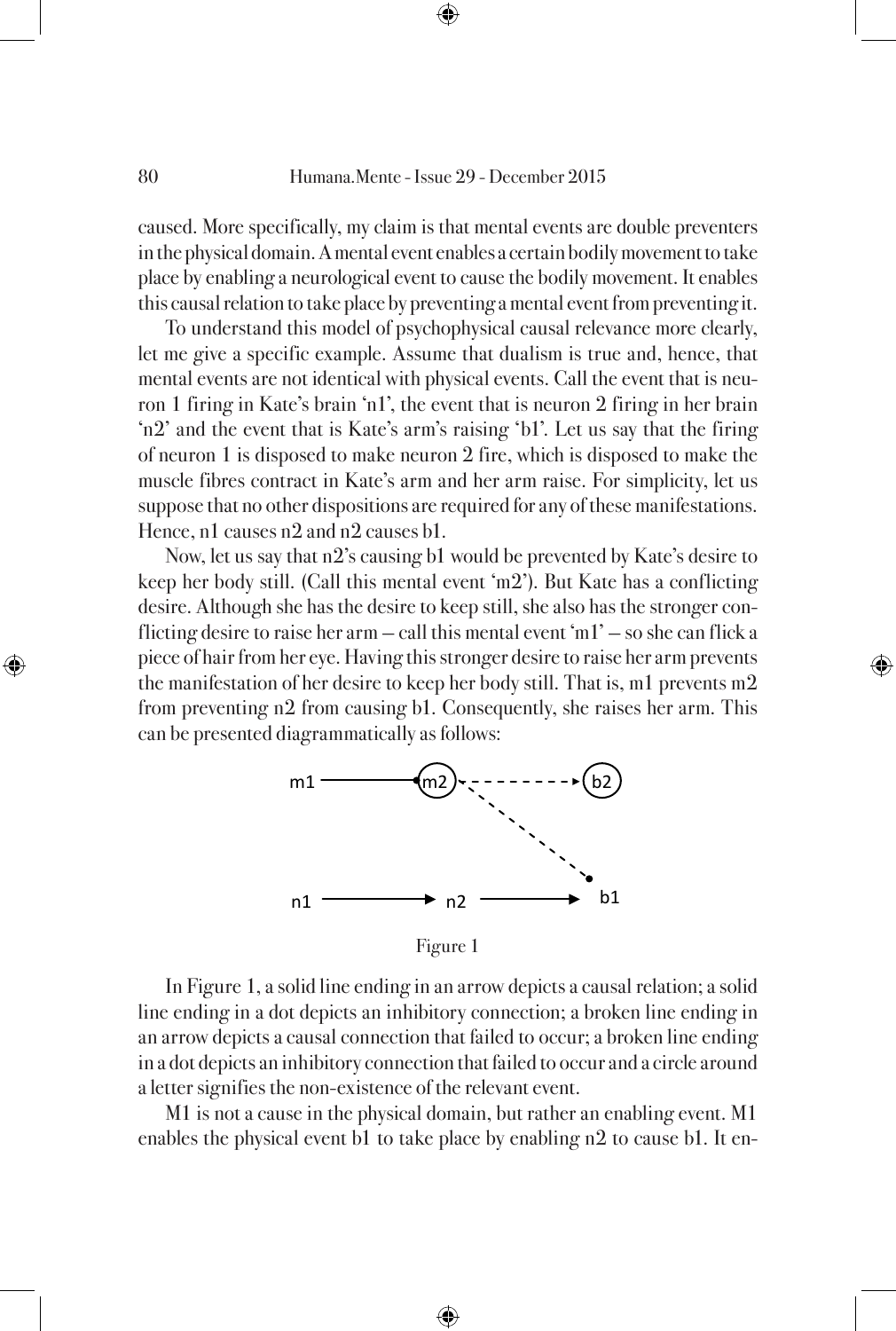ables n2 to cause b1 by preventing m2 from preventing n2 from causing b1. As m1 is an enabling event in the physical domain, it is causally relevant in the physical domain. I refer to this dualist model of psychophysical causal relevance as 'the double prevention model'.

Elsewhere, I argue that the double prevention model, like Lowe's model, has a number of important advantages over standard dualist models of psychophysical causal relevance which take the causal role of mental events in the physical domain to be that of causing a neurological event or set of neurological events that ultimately give rise to some movement of the limbs. These include the fact that a particularly strong version of the causal completeness principle, such as the one that Papineau offers in 'The Rise of Physicalism', is required to rule out the double prevention model.<sup>11</sup> This is important because, obviously, the stronger the causal completeness principle is the harder it will be to defend. Equally, and relatedly, the 'no-gap argument' for the causal completeness principle which is often alluded to by proponents of this principle does not create a problem for the double prevention model as, given the double prevention model, the causal role of mental events in the physical domain is not to fill in gaps in causal chains of physical events.12 But can the double prevention model offer a response to Papineau's defence of the causal completeness principle via the conservation laws?

#### 6. The Double Prevention Model and Papineau's Argument

I argued in §4 that to move from the combination of *Conservation* and *Energy* to *Completeness* one must also accept two causal claims – *Redistribution* and Physical Determinability. Without these additional claims, neither Conservation nor *Energy* nor their combination provide an argument for *Completeness*. As I will now explain, the double prevention model's response to Papineau's defence of *Completeness* is to reject *Physical Determinability*.

First, let us begin by again noting that, given the double prevention model, non-physical events do contribute to determining effects in a physical system. Enabling events contribute to determining the events that they enable to be caused. More specifically, double preventer events — which are one kind of enabling event — contribute to determining the events that they prevent from being prevented. Hence, return to the example of a case of double prevention,

<sup>11</sup> See Gibb (forthcoming b).

<sup>12</sup> See Gibb (forthcoming a).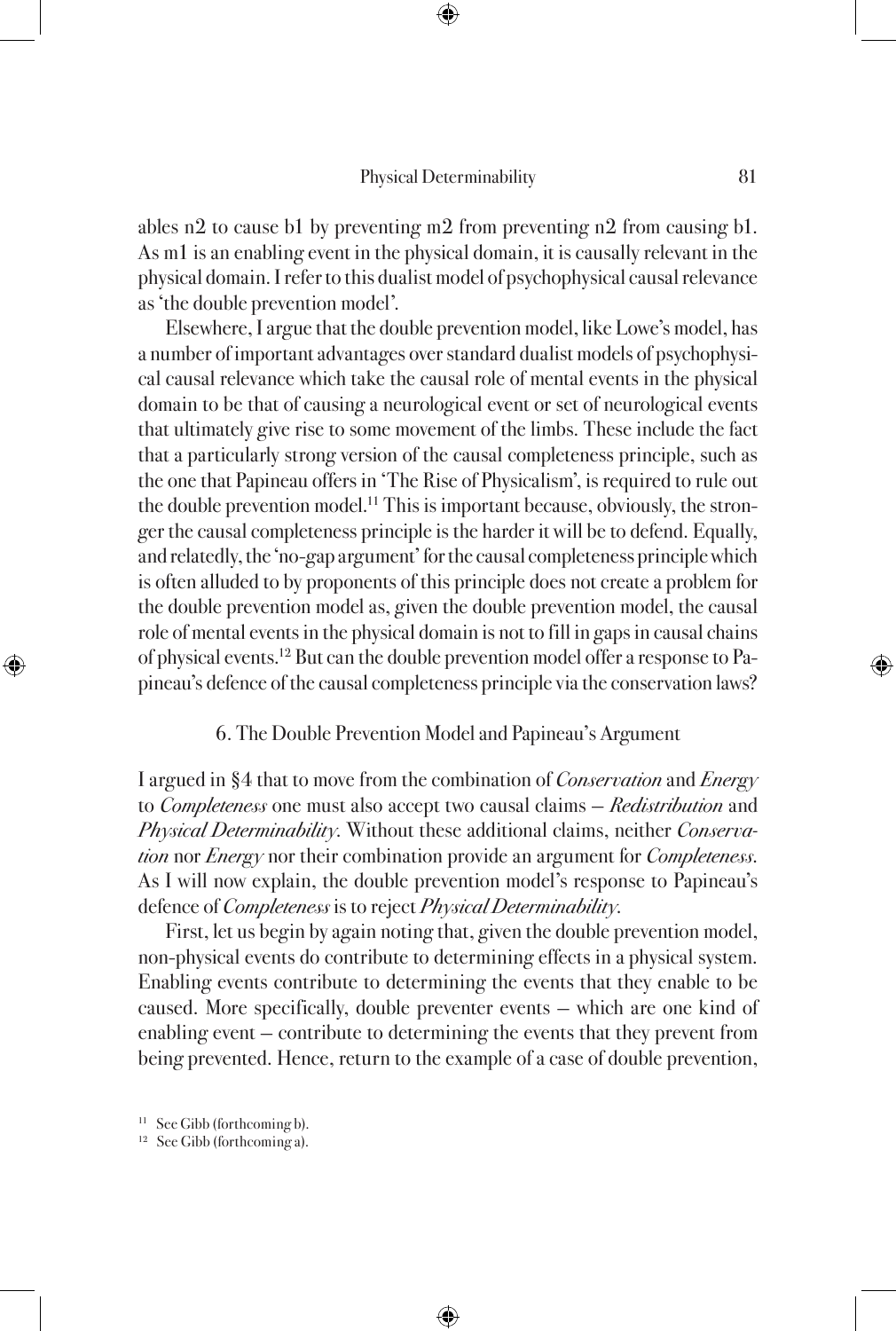in which a barrier would have prevented a rock from breaking a vase, but is prevented from doing so by pressing a device's button. Quite clearly, the pressing of the device's button — the double preventer event — contributes, along with the throwing of the rock, to determining the vase's breaking. The throwing of the rock was not enough to make the vase break. The button also had to be pressed. If the button had not been pressed, the vase would not have broken. And the same is no less true if, rather than a physical event, a non-physical event serves as a double preventer in the physical domain. Hence, taking the example of double prevention set out in *Figure 1*, Kate's desire to raise her arm  $(m1)$ contributes, along with the firing of neuron 2 (n2), to determining Kate's arm's raising (b1). The firing of neuron 2 was not enough to make Kate's arm rise. Kate also had to have the desire to raise her arm. If Kate had not had this desire, her arm would not have raised. Hence, given the double prevention model, nonphysical events contribute to determining effects in a physical system.

But, contrary to *Physical Determinability*, given the double prevention model, non-physical events do not contribute to determining physical effects by affecting the amount of energy or momentum in a physical system or by redistributing it. The reason is relatively straightforward. Again consider *Figure* 1. Although m1 contributes to determining b1, quite clearly it does not do so by acting on any physical event or any set of physical events. Rather, it does so by acting on another non-physical event (m2). Because m1 does not act on any physical event or set of physical events, there is no physical event or set of physical events that m1 could possibly be accused of transferring energy or momentum to or redistributing energy or momentum between. Nor is there any physical event or set of physical events that m2 could possibly be accused of transferring energy or momentum to or redistributing energy or momentum between, for the whole point is that m1 *prevents* m2 from preventing n2 causing b1 – that is, m1 *prevents* m2 from acting on any physical event.

Hence, given the double prevention model, m1(a non-physical event) contributes to determining b1 (a physical event) but it does not do so by affecting the amount of energy or momentum in a physical system or by redistributing it. Given the double prevention model, the dualist can therefore reject Physical Determinability and, hence, Papineau's argument for *Completeness* via the conservation laws.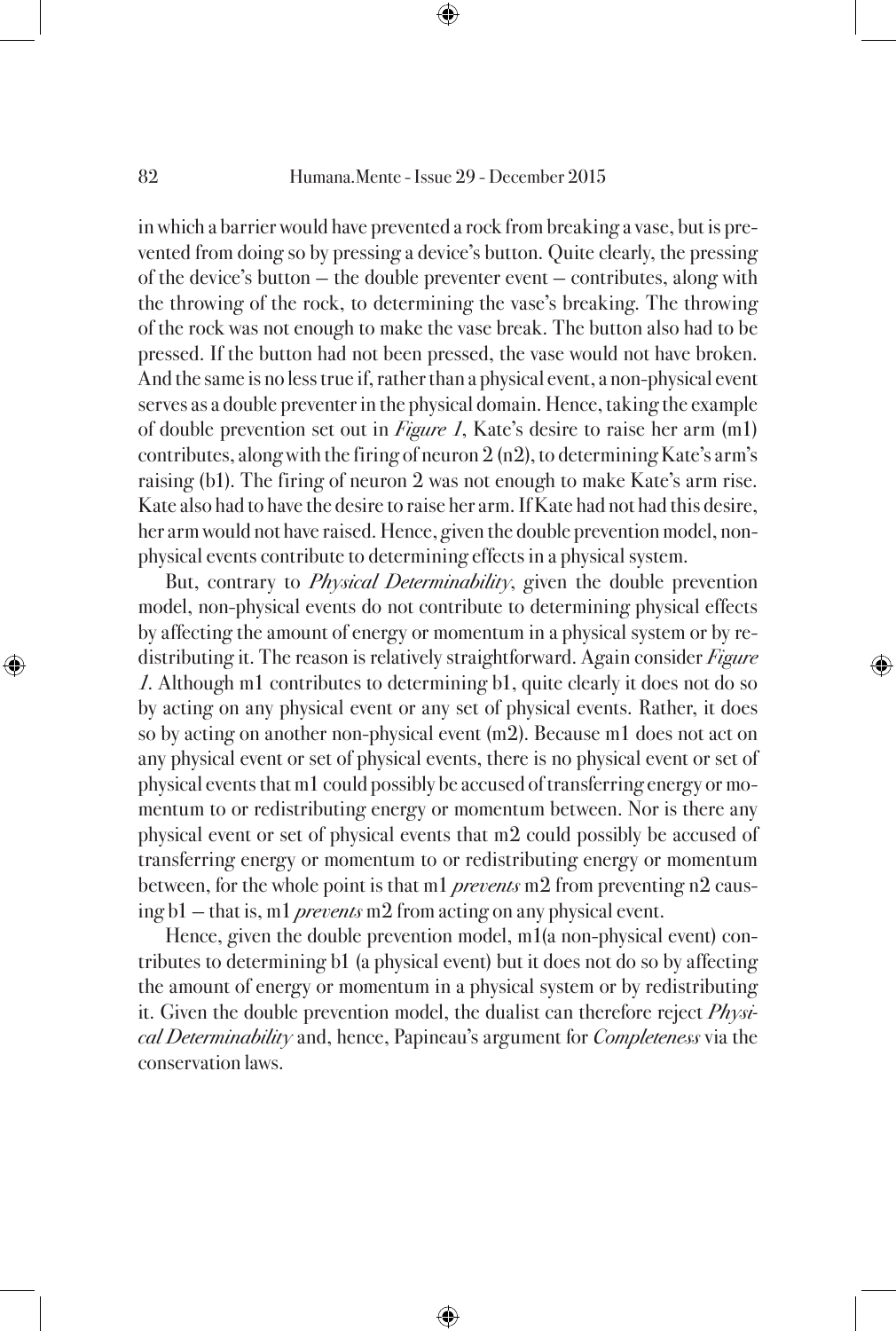## 7. Objections

In this section I shall briefly raise and respond to some potential objections to the double prevention model's response to Papineau's argument for Completeness via the conservation laws. As I hope to make clear, the problem with most of these objections is their failure to properly embed the dualist model of psychophysical causal relevance that I have proposed in the framework of the powers theory of causation.

O1: Although m1 does not act on any physical event, it does act on a mental event (m2). Say that m1 prevents m2 from preventing n2 causing b1 by causing m2 to cease to exist (i.e. upon gaining the desire to raise her arm, Kate loses the desire to keep her body still). How can m1 do this? How can m1, a non-physical event, cause m2 to cease to exist — or, indeed, have *any* affect on m2 at all  $-$  in light of the arguments that Papineau presents in 'The Rise of Physicalism'? The combination of Papineau's argument from fundamental forces and his argument from physiology provide a convincing case against the existence of sui generis mental energy. But if there is no sui generis mental energy, how could m1 cause m2 to cease to exist, for surely this causal process must ultimately involve the redistribution of sui generis mental energy?

R1: This objection is a compelling one if one accepts the energy transference theory of causation, according to which causation is the transference of a quantity from cause to effect, where this quantity is energy or momentum. The difficult issue of how the energy transference theory of causation should analyse cases in which the supposed effect is an absence (in this particular case, the absence of m2) is one that we needn't get involved with here.<sup>13</sup> The point is that, given the energy transference theory of causation, for m1 to have played any causal role in bringing about the non-existence of m2, it must have transferred energy to something, and unless we accept some version of physicalism, we are forced to accept that the energy which it transfers is non-physical. If the energy transference theory of causation is correct but there is no sui generis mental energy, a (non-physical) mental event can no more be a cause in the mental do-

<sup>&</sup>lt;sup>13</sup> The difficulty being that absences cannot be, as Fair puts it, the sources or the  $sinks$  of energy-momentum. See Fair (1979, p. 246).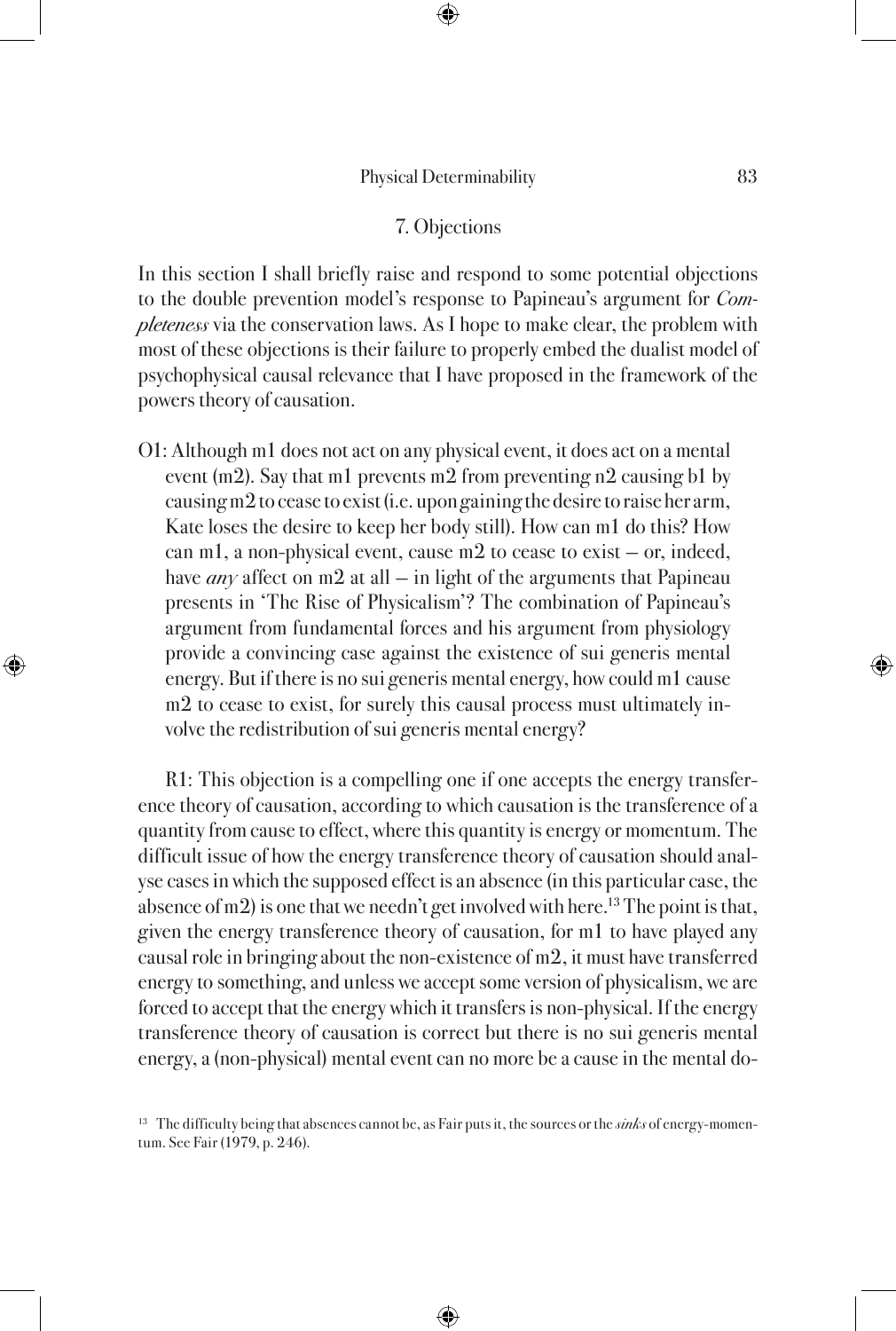main than it can be a cause in the physical domain.14

But the double prevention model is not premised upon the acceptance of the energy transference theory of causation. Nor could it be. The energy transference theory of causation entails *Physical Determinability* for according to the energy transference theory of causation all effects are energy or momentum gains (and all causes, energy or momentum losses). But the double prevention model rejects *Physical Determinability* and, in doing so, it rejects the energy transference theory of causation.

The double prevention model should not be divorced from the theory of causation that it is premised on — the powers theory of causation. Given the powers theory of causation, mental causation is not the transfer of mental energy. Rather, mental causation is the manifestation of a mental entity's powers. In the language of the powers theory of causation, Kate's desire to raise her arm prevents the manifestation of her desire to keep her body still. One disposition may prevent the manifestation of another in one of two ways. The manifestation of the first disposition might lead to the loss of the second disposition (i.e. upon gaining the desire to raise her arm, Kate loses the desire to keep her body still). Or, the second disposition might be retained but its manifestation blocked by the manifestation of the first disposition (i.e. Kate retains the desire to keep still, but the manifestation of this desire is blocked by the presence of her overriding desire to raise her arm). There is, of course, more to be said about how the powers theory of causation should analyse cases of prevention, but none of it should involve talk of energy or forces. Any suggestion that it should involve such talk — that it should analyse cases of prevention in terms of underlying non-causal physical processes — would be to abandon the powers theory of causation for the energy transference theory of causation or some variant of it.

O2: m2 has the power to prevent n2 from causing b1. In the causal system represented in Figure 1, m2 fails to manifest this power because of the presence of m1. But what if we were to vary the circumstances slightly and imagine that m1 was not present? In these circumstances, m2 would not fail to manifest this power, i.e. m2 *would* prevent n2 from causing b1. This would result in m2 affecting the amount of energy or momentum in the physical system or redistributing it. Hence, we

<sup>&</sup>lt;sup>14</sup> For further discussion of this point, see Gibb (2010, §3).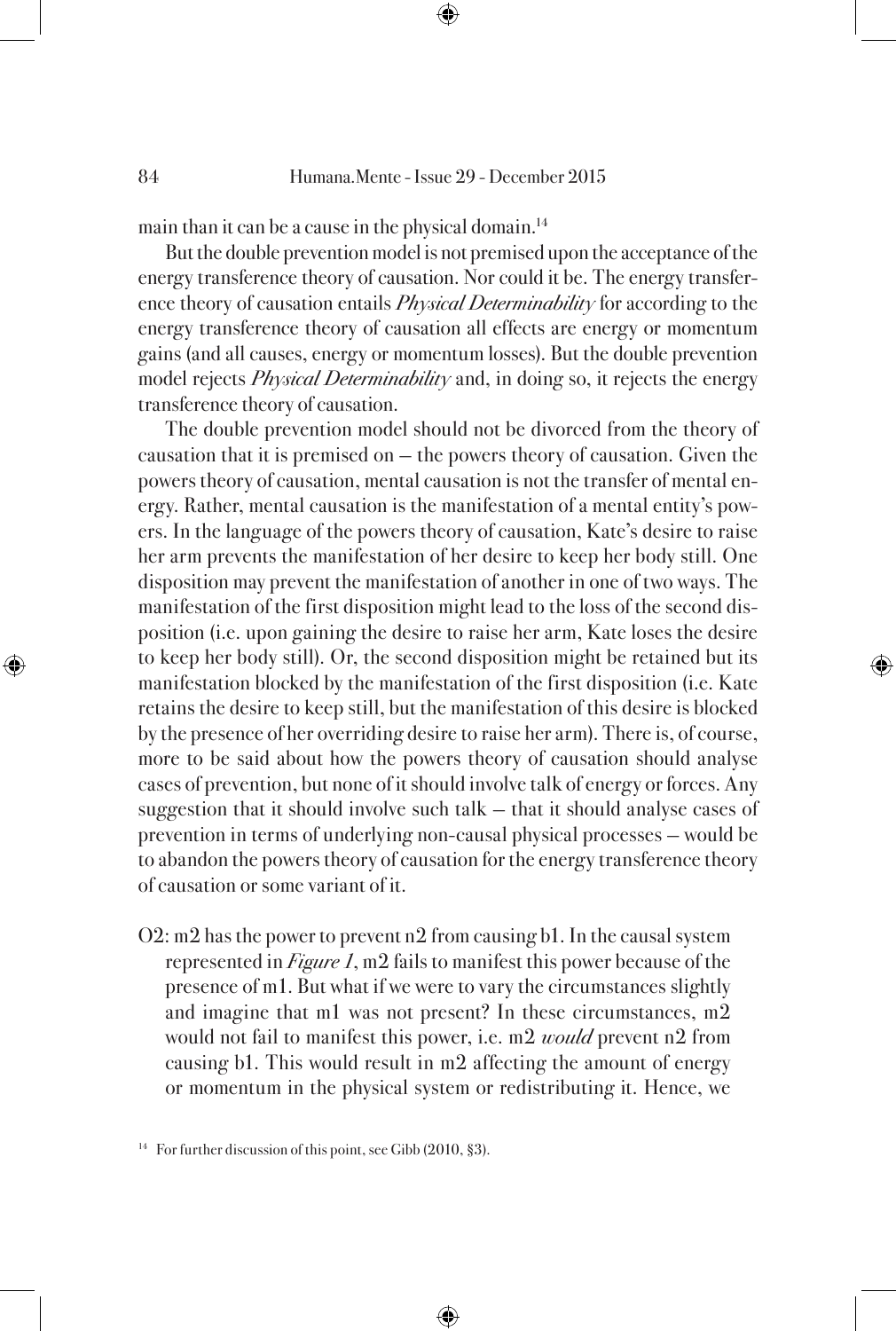revert back to the original problem for interactive dualism that Papineau's argument raises.

R2: This problem is removed if in any case in which we have n2 and m2, m1 is present to prevent m2 from preventing n2 from causing b1. This would be the case if some event in the causal chain of neurological events that gave rise to n2 entailed the existence of m1. Hence, for example, if the existence of n1 entailed the existence of m1. This entailment relation between n1 and m1 would be explained if whatever neurological event that causes n1 also causes m1. This proposal is wholly consistent with the kind of dualist emergentism that I wish to defend, which takes mental entities to depend on physical entities, but which understands the dependence to be a *causal* dependence. It is set out in the following diagram, where n0 is some further neurological event.



Responding to a similar objection in Gibb 2013, I provide a detailed explanation and defence of this proposal (Gibb, 2013, pp. 204–207). Rather than simply repeating what I say there here, I refer the reader to that paper.

In short, my response to O2 is that, yes, if a mental event ever did prevent a physical event from causing some other physical event, on the basis of Papineau's arguments we would have good grounds to conclude that this would violate *Conservation*. But I would want to hold that a mental event never actually does play this preventative role in the physical domain despite being disposed to do so, because it is naturally impossible for the combination of dispositions which would be required for the mental to manifest this disposition to arise.

O3: In Figure 2, n0 causes m1. But how, given the combination of *Con*servation and Energy, can a physical event have a (non-physical) mental effect?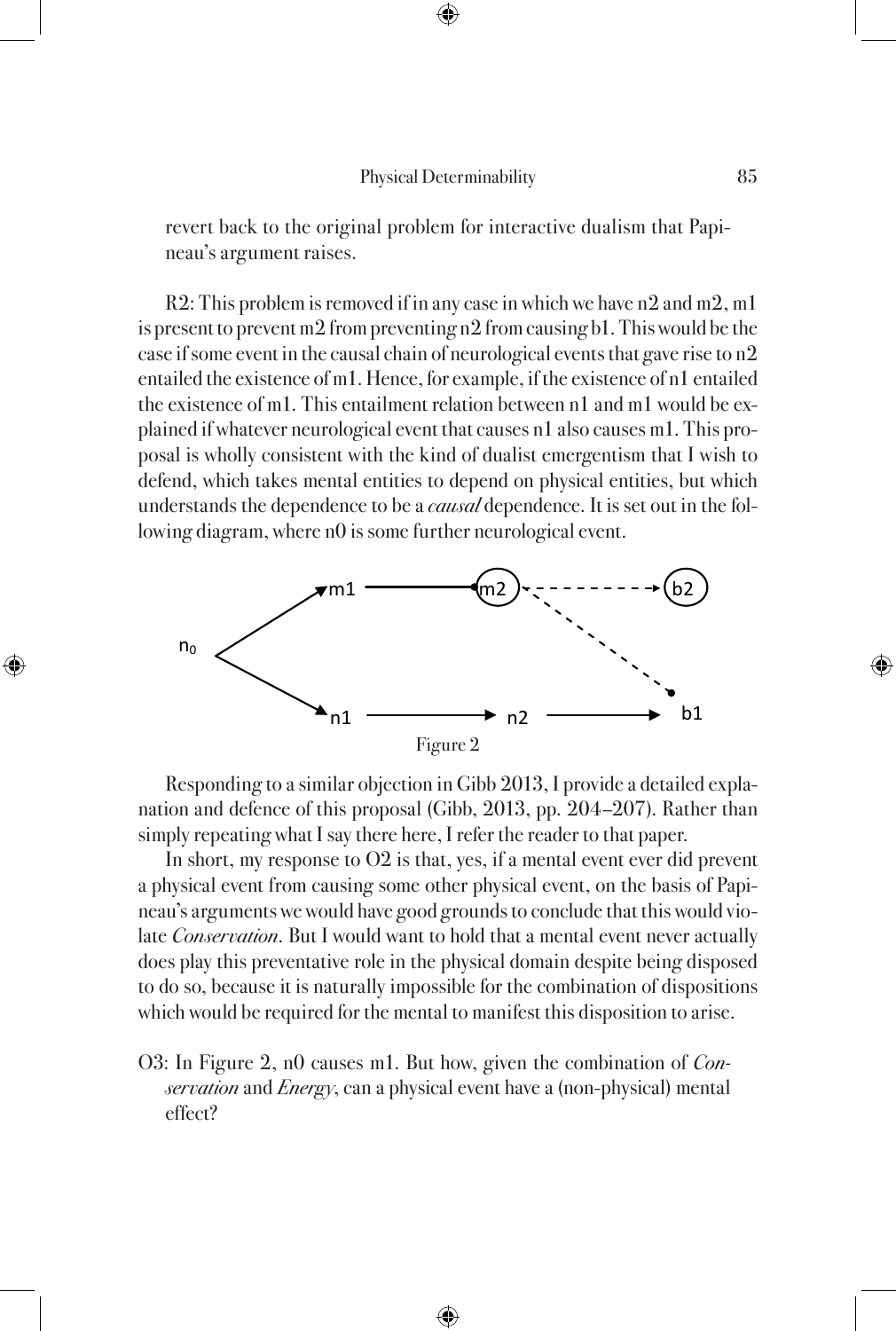R3: As with O1, this objection is compelling if one accepts the energy transference theory of causation. Given the energy transference theory of causation, for n0 to cause m1, n0 must transfer energy to m1. Given the combination of the energy transference theory of causation with dualism, the physical energy which n0 transfers to m1 must presumably be converted into sui generis mental energy.15 But according to Papineau there is no sui generis mental energy. Hence, either, contrary to *Conservation*, n<sub>0</sub>'s energy loss is not compensated by an energy gain in m1. Or, contrary to dualism, n0's energy loss is compensated by an energy gain in m1, but it is a gain in physical energy.

But matters are different if, rather than accepting the energy transference theory of causation, one accepts the powers theory of causation. Given the powers theory of causation, if a physical event causes a mental event then this is not to be analysed as a physical event transferring energy to a mental event. Rather, for a physical entity to cause a mental entity is for a physical entity to manifest one of its powers and for the manifestation to involve a mental entity. Hence, the powers theory of causation provides no reason whatsoever to think that for n0 to cause m1, n0 must experience an energy-momentum loss and m1 an energy-momentum gain. Hence, given the powers theory of causation, the claim that the combination of *Conservation* and *Energy* rules out n0 from causing m1 lacks motivation.

O4: The double prevention model assumes the powers theory of causation, and the powers theory of causation, unlike the energy transference theory of causation, is compatible with the rejection of *Physical Deter* $minability$ . But this does not mean that the double prevention model is correct to reject Physical Determinability. Physical Determinability is supported by the empirical evidence. Consequently, the double prevention model is implausible from an empirical point of view.

R4: *Physical Determinability*, as we have seen, is not entailed by the conservation laws. Nor is the denial of *Physical Determinability* obviously inconsistent with any other law of physics. So what is the empirical evidence that is supposed to establish *Physical Determinability*?

Papineau's discussion provides no clue as to what this empirical evidence might be. His arguments for  $Energy$  – the argument from fundamental forces

<sup>&</sup>lt;sup>15</sup> For an advocate of such a view, see Hart's account of physical-mental causation, which is an attempt to combine substance dualism with the energy transference theory of causation (Hart, 1988).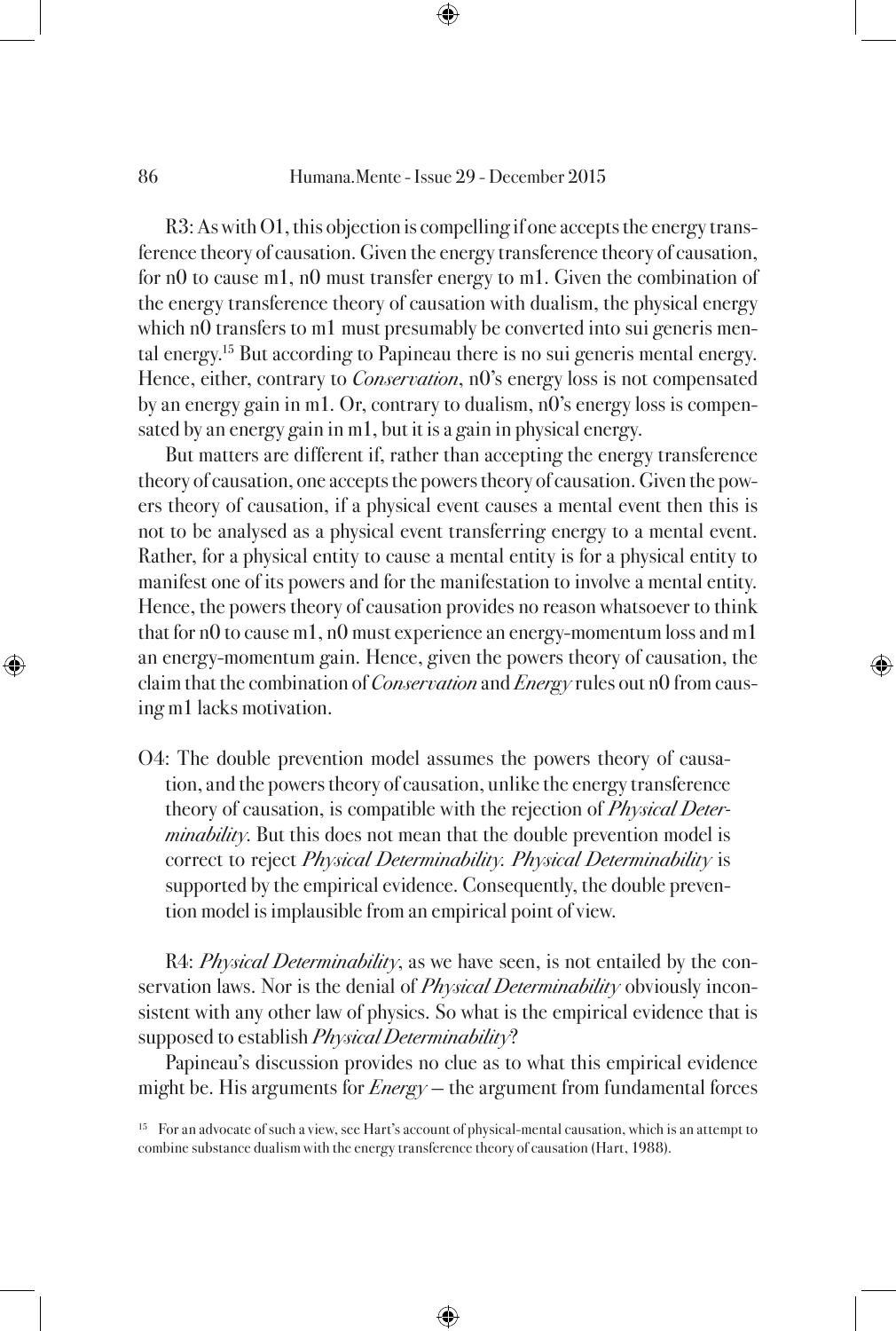and the argument from physiology – do nothing to establish *Physical Determinability*. According to Newtonian Law, the effect of a force is to bring about proportional changes in the velocities of the bodies it acts on. To deny *Physical* Determinability is to deny that the only way for a non-physical event to contribute to determining a physical entity is by altering its velocity. Hence, it is to deny that the only way for a non-physical event to contribute to determining a physical entity is by exerting a force on it. As a dualist who rejects *Physical* Determinability does not understand mental events to be forces  $-$  that is, does not conceive of mental events as pushes and pulls in the physical domain — the issue of whether mental forces reduce to physical forces or whether there is any physiological evidence for mental forces is irrelevant in determining the plausibility of *Physical Determinability*.

However, even though Papineau does not provide it, one might think that an empirical argument for *Physical Determinability* – which is similar in kind to the 'no-gap argument' that is sometimes alluded to for Completeness — is readily available. It can be expressed as follows: Science has been highly successful in providing an account of how different kinds of effects in a physical system are determined. It does so by appealing to changes in the distribution of energy and momentum. It is, of course, true that current science is not yet able to provide an account of every physical effect. Undoubtedly there are physical events that have not yet been examined, and physical events that have been examined but are yet to be explained. But science provides us with no reason to think that it will not be able to explain the determination of these events in exactly the same kind of way. Hence, on the basis of current physics, it is highly likely that Physical Determinability is true.

In reply, this argument simply begs the question against those dualist models of psychophysical causal relevance that reject Physical Determinabil $ity$ . Hence, for example, to argue in this way for *Physical Determinability* is simply to ignore the double prevention model. The double prevention model sets out a way in which an event *could* contribute to determining a physical effect without redistributing energy or momentum (or altering the amount of energy or momentum in a physical system). And, precisely because this way of determining a physical effect does not involve affecting the amount of energy or momentum in a physical system or redistributing it, it is a way that an event could determine a physical effect that is likely to go undetected by science.<sup>16</sup>

<sup>16</sup> For a discussion of the claim that the causal role that the double prevention model provides mental events with is one that science will be blind to, see Gibb (forthcoming b) and Gibb (2013).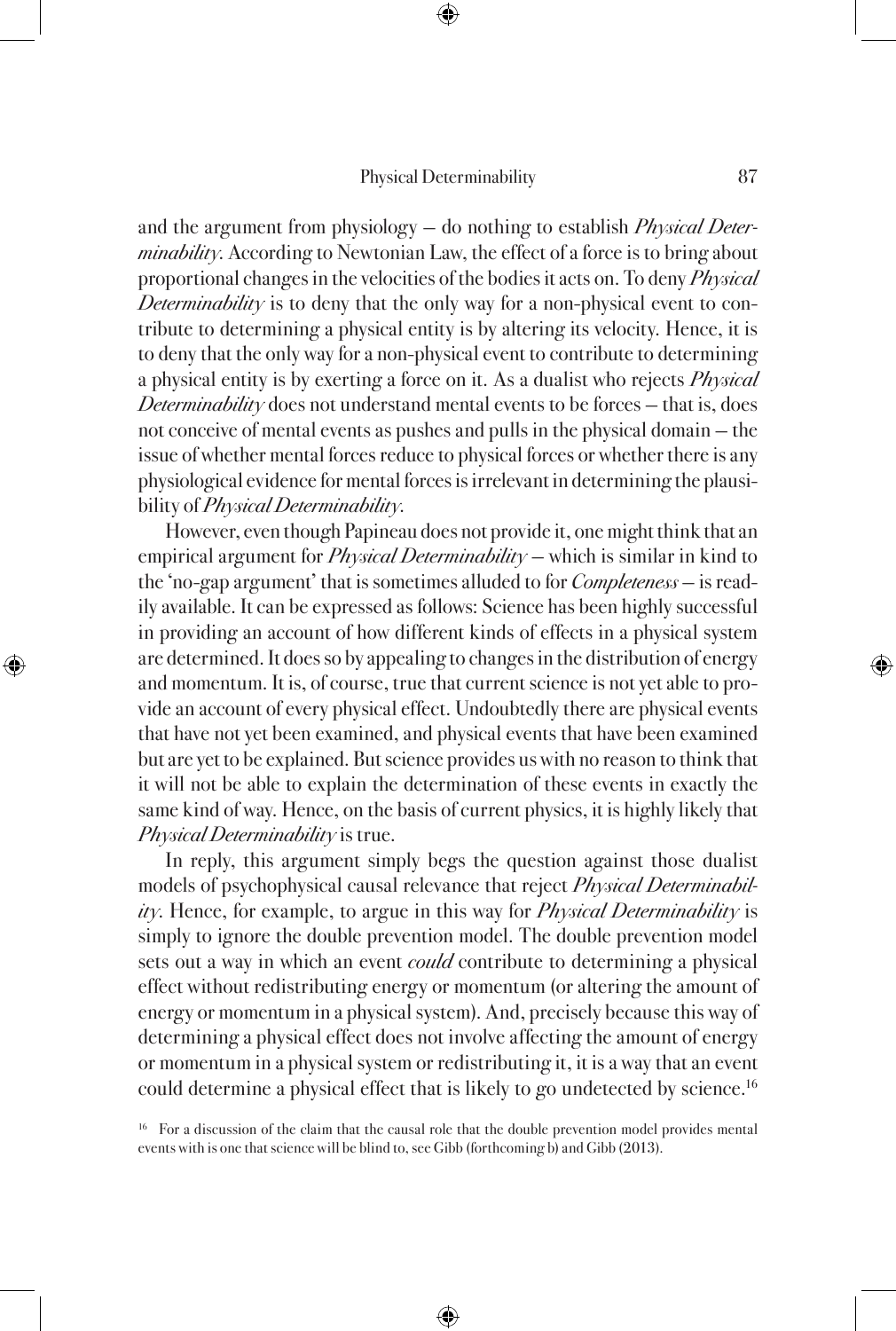What is needed, and what this argument for *Physical Determinability* fails to provide, is a *reason* why the double prevention model fails to set out a way in which an event could contribute to determining a physical effect without affecting the amount of energy or momentum in a physical system or by redistributing it. But, as I hope this paper goes some way towards demonstrating, it is unclear what such a reason might be.

## 8. Conclusion

The focus of this paper has been Papineau's attempt to defend the causal completeness of physics via an appeal to the conservation laws. I proposed that even if, as Papineau argues, there is no sui generis mental energy, the conservation laws do not establish the causal completeness of physics. Two further causal claims are required. First, the claim that the redistribution of energy and momentum cannot be brought about without supplying energy or momentum (Redistribution). Second, the claim that only way that something non-physical could contribute to determining an effect in a physical system is by 1) affecting the amount of energy or momentum in it, or 2) redistributing the energy or momentum in it (*Physical Determinability*). I went on to argue that the double prevention model of psychophysical causal relevance — a dualist model of psychophysical causal relevance that I have recently proposed and which is located within the framework of a powers theory of causation — provides a way for the dualist to reject Physical Determinability. In rejecting Physical Determinabil $ity$ , the double prevention model rejects Papineau's argument for the causal completeness of physics via the conservation laws.<sup>17</sup>

#### **REFERENCES**

- Broad, C.D. (1925). The Mind and Its Place in Nature. London: Routledge & Kegan Paul.
- Daintith, J. (Ed.) (2005). The Oxford Dictionary of Physics. Oxford: Oxford University Press.

Fair, D. (1979). Causation and the Flow of Energy. *Erkenntnis*, 14(3), 219–250.

<sup>17</sup> I'm very grateful to James Clarke for his helpful comments on an earlier draft of this paper.